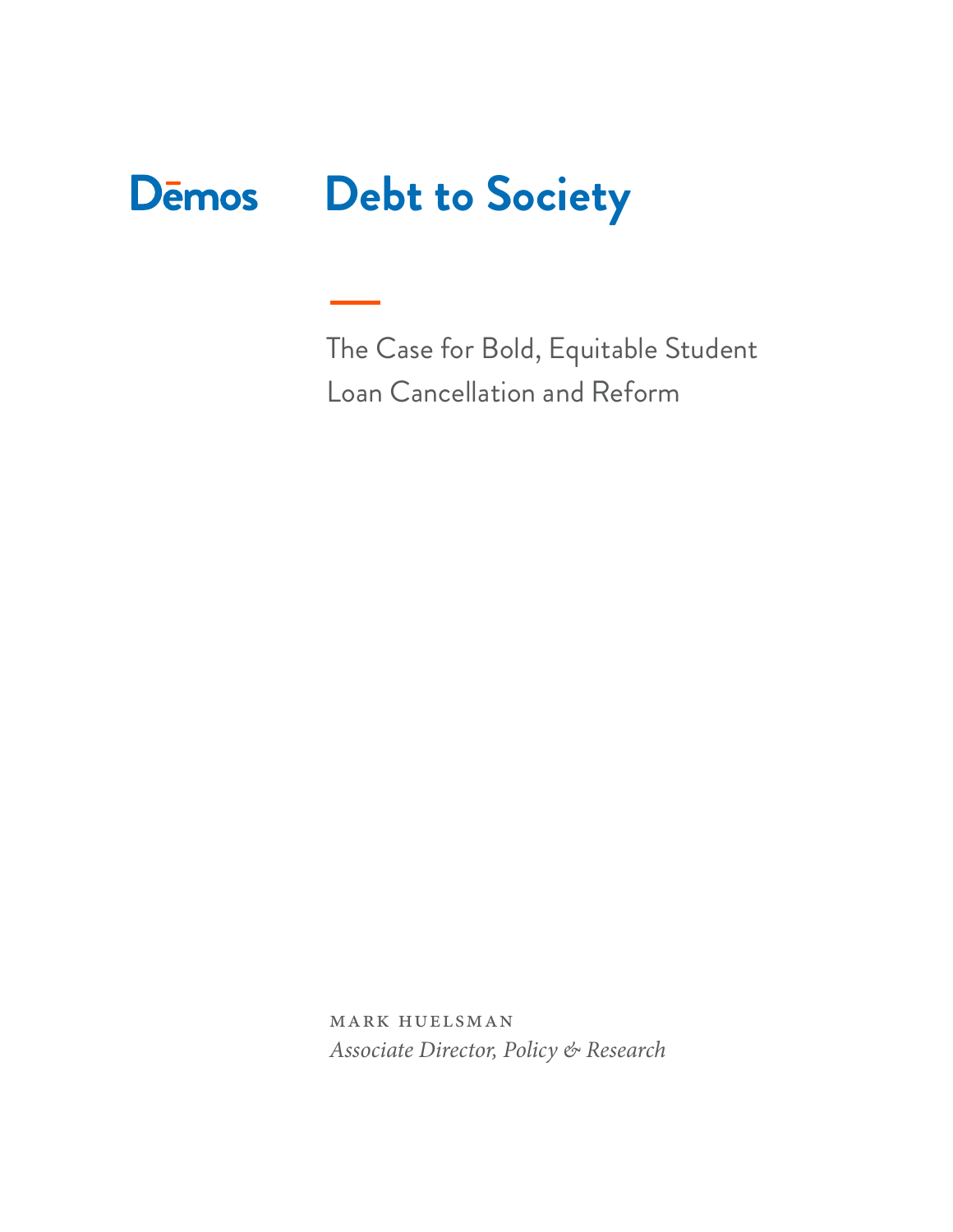#### **About Dēmos**

Dēmos is a public policy organization working for an America where we all have an equal say in our democracy and an equal chance in our economy. Our name means "the people." It is the root word of democracy, and it reminds us that in America, the true source of our greatness is the diversity of our people. Our nation's highest challenge is to create a democracy that truly empowers people of all backgrounds, so that we all have a say in setting the policies that shape opportunity and provide for our common future. To help America meet that challenge, Dēmos is working to reduce political, economic and racial inequality, deploying original research, advocacy, litigation, and strategic communications to create the America the people deserve.

**[demos.org](http://demos.org)**

80 Broad St., 4th Fl. New York, NY 10004

**Contact** media@demos.org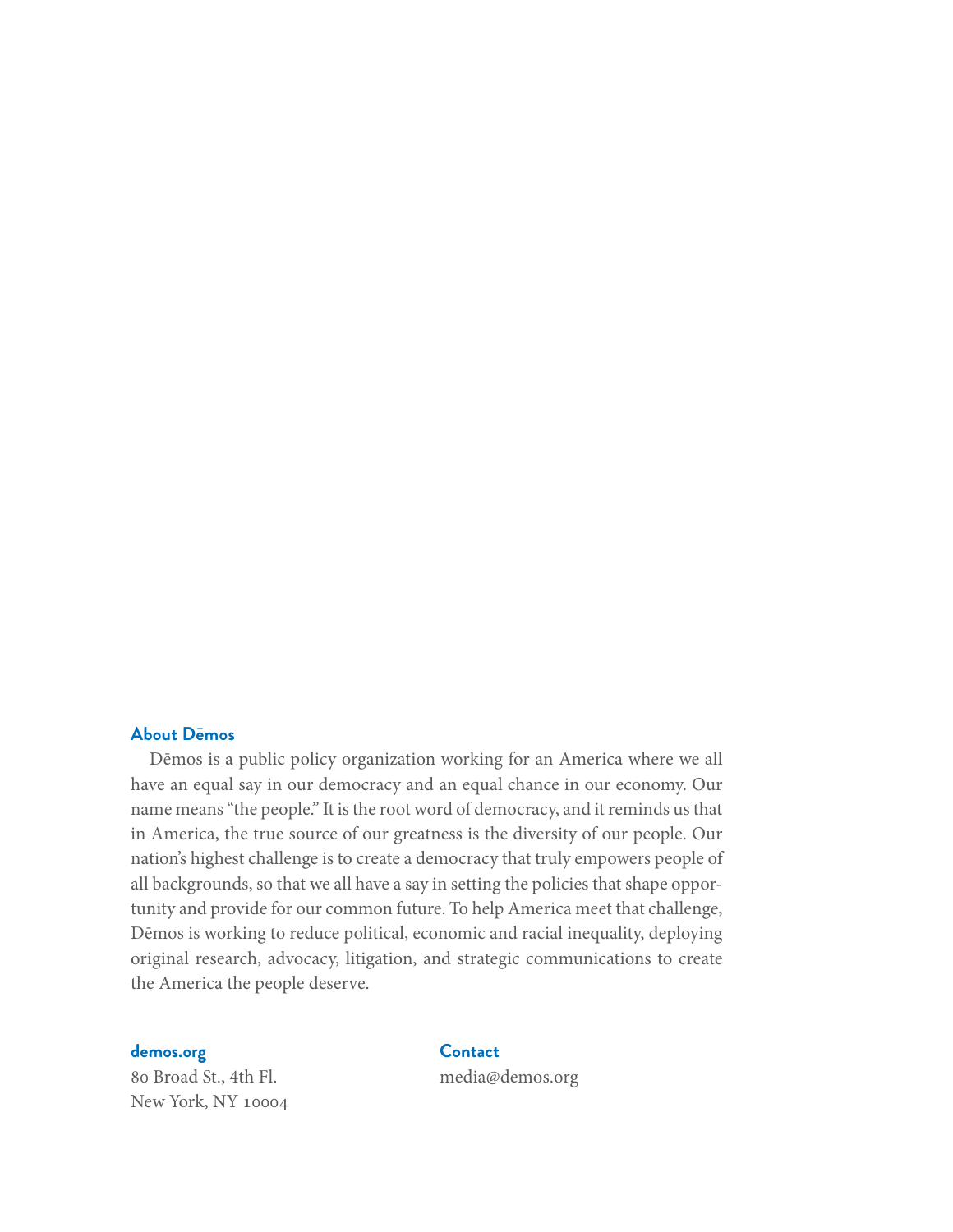# **Executive Summary**

Americans believe that every qualified student—regardless of their color, gender, or financial situation—should be able to pursue their educational dreams, and that no one should face massive financial pain simply because they decided to get an education. Yet over the past several decades, state and federal policymakers have failed to adequately address the rising cost of college, respond to an increased demand for higher education, or ensure that students' families have adequate resources to save for the future or deal with unexpected financial emergencies. The result, a dramatic rise in student loan debt, has placed unacceptable risk on working-class families and people of color, and has animated debate over how we should recommit to the next generation of college students; whether we should guarantee affordable, tuition-free or debt-free college; and what level and types of investment are necessary to do so.

Our inability to address the rise in student debt is as counterproductive to our economy as it is unfair. Black families must take on more debt for the same degree as white students, and often need to gain several levels of education just to maintain a foothold in the middle class. The burden of student debt reaches deep into communities of color, and increasing evidence suggests that it is hampering the ability to build wealth in the ways Americans have traditionally done. Default and delinquency rates on student loans remain appallingly high. In fact, the percentage of student loans that are 90 or more days delinquent has remained essentially unchanged since 2012, even as unemployment has fallen and the economy has generally improved, and even as the federal government has created repayment plans that allow borrowers to lower their monthly payments in line with their income.

This experiment in debt-financed higher education has benefitted some, and been harmless for others, but has left a trail of financial wreckage for many. It is time for the federal government to seriously consider a comprehensive, equitable policy of student loan cancellation, rather than piecemeal solutions reined in by fear-mongering or phantom concerns about the federal budget.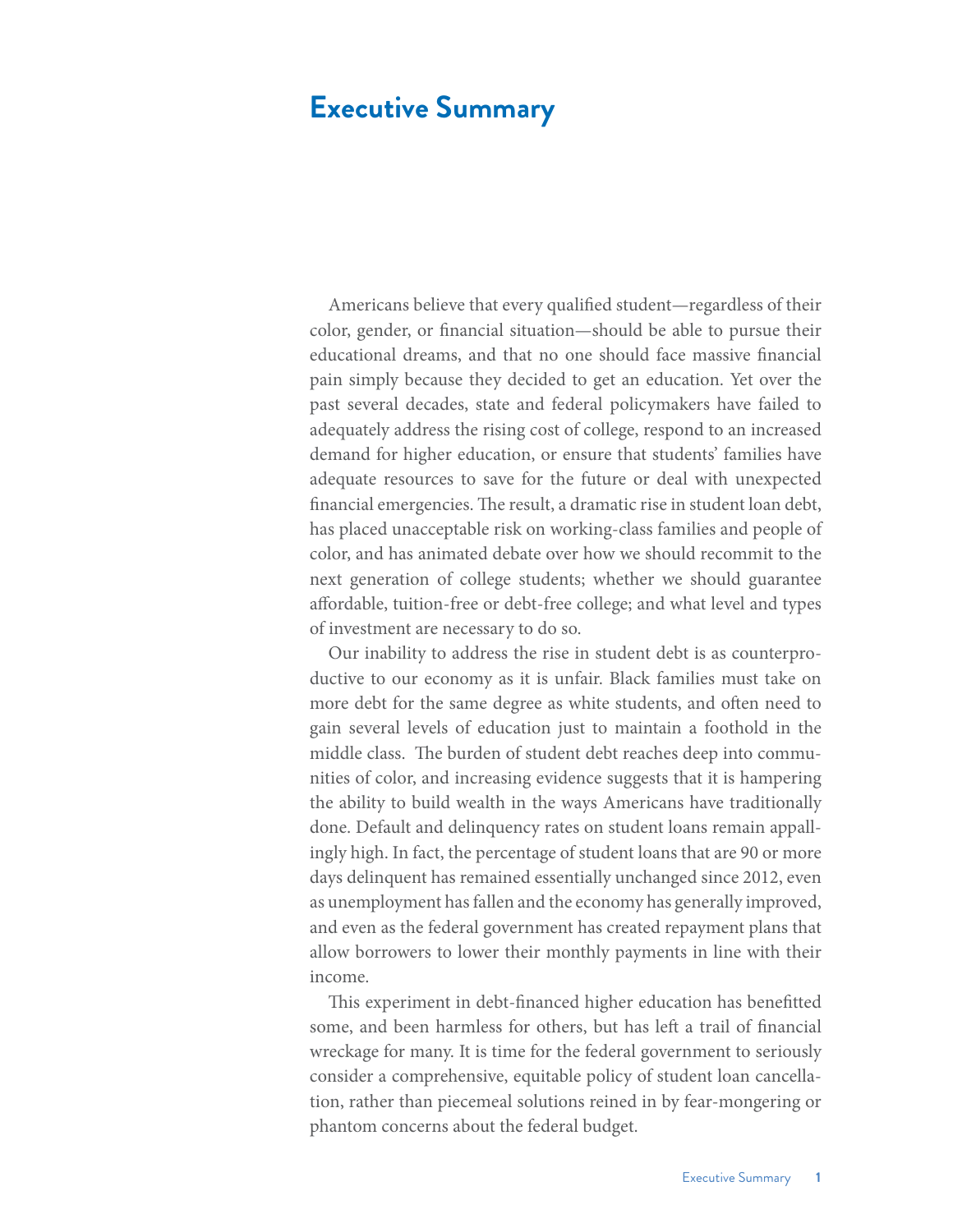The way we design student loan relief policies depends on how we view the problem. If one views the system as a failure based on faulty assumptions about the economy or the labor market, it follows that we could cancel all loan debt and finance it through progressive tax measures. On the other hand, if one believes the problem is large but mainly concentrated among a few groups (including borrowers of color, low-balance borrowers who did not complete a degree, graduates in low-wage professions), it is worth considering a set of more targeted, if still bold, solutions. For example, Senator Elizabeth Warren has introduced a policy of up to \$50,000 in debt relief for those earning \$100,000 and below, and a sliding scale of debt relief for those making up to \$250,000.

There is a path toward relief that is race-forward and transformative, and a way to restructure the system such that anyone with debt would be considerably better off than they are under the current confusing, punitive regime. This report makes the case for strong action on student debt relief and discusses several policy options to make student loans less burdensome, more humane, and less complicated.

#### *Selected Findings*

**It is extremely difficult for borrowers of color to pay off their loan debt.** The typical white male borrower has paid off 44 percent of his loan balance 12 years after beginning college, while the typical black female borrower has seen her balance grow by an additional 13 percent. Over half of black male borrowers default on a loan within 12 years of beginning school.

**Default is common among older students and borrowers.** Nearly half of borrowers who began college between age 24-29 eventually defaulted on a loan. And 37 percent of borrowers who began college in their 30s or later defaulted on a loan, a rate nearly twice as high as students who enrolled at 18.

**Education seems to pay off handsomely for white families while providing moderate benefits for families of color.** Among households with a bachelor's degree, the typical white family is sitting on nearly \$400,000 of net worth, compared to \$68,000 for college-educated black households. White households with a high school education or below have substantially more wealth than black college-educated households.

**Income-driven student loan repayment is a useful tool, but focusing solely on income as a way to measure financial health is problematic.** Middle-income white households, for example, have 4 times the financial assets of black middle-income households, and nearly 9 times the financial assets of Latinx households. And among middle-income households that report having debt of any kind, less than 6 percent of white households report being 2 months late on a loan, compared to over 16 percent of black households and 10 percent of Latinx households.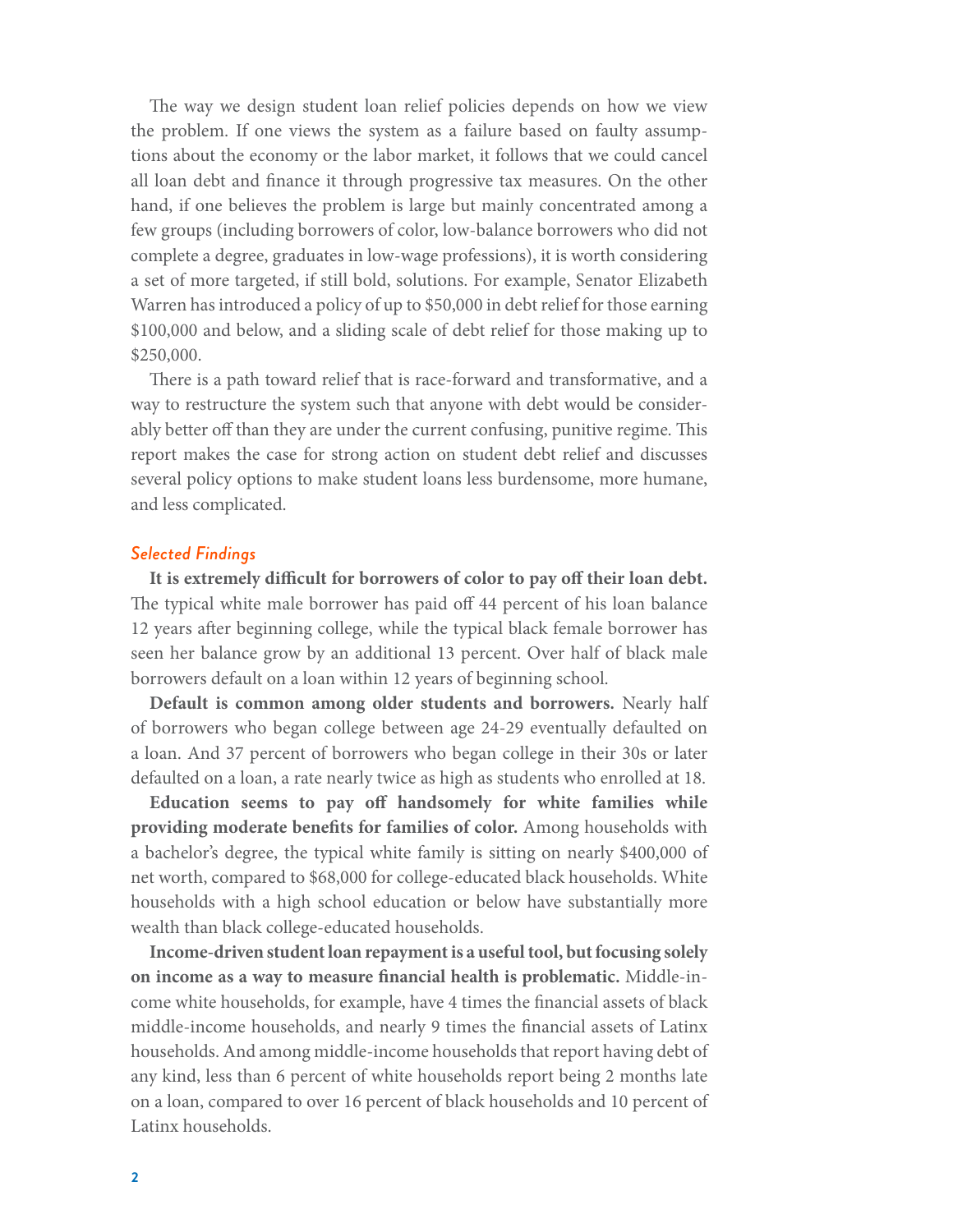#### *Summary of Policy Options*

**Cancel All Debt for Some and Some Debt for All**. The Federal Reserve Bank of New York estimates that 31 percent of borrowers with balances of \$5,000 or less defaulted on a student loan within 5 years, compared to 20.4 percent of those borrowing between \$25,000 - \$50,000, and 17.2 percent of those borrowing more than \$100,000. A major step in ending the student loan crisis would be to wipe away a portion of all borrowers' loan balance. This strategy would cancel the loan balances of all low-balance borrowers, who are most likely to struggle to repay their loans, and allow them to move on with their lives, while high-balance borrowers and those with graduate school debt would still see some relief.

**Cancel All or Most Debt for Families Below a Certain Income.**  Previous research has indicated that, since college-going and college completion is more common among high-income households across the general population, cancelling every dollar of student loan debt would provide greater immediate benefits to upper-middle-class families. But it is also true that among those who make it to college or graduate school, African-American students are overrepresented among those with \$50,000 or more, and \$100,000 or more, in debt. Because targeted, or partial, loan forgiveness would still leave many struggling borrowers with substantial debt, another option would be to cancel all, or most, debt but combine it with a tax or surcharge on high-wealth families. Such a policy could also be income-capped. For example, Senator Elizabeth Warren (D-MA) has proposed a debt cancellation policy in which all borrowers making under \$100,000 annually would receive up to \$50,000 in debt cancellation, with partial forgiveness on a sliding scale for families earning between \$100,000 and \$250,000.

**Forgive a Percentage of Student Loan Principal for Anyone Enrolled in a Means-Tested Public Benefit Program at Least 2 Years after Leaving College.** There are obviously some whose investment in their education did not pay off, who must rely on public benefits in order to make ends meet. Among families receiving means-tested assistance (including Supplemental Nutrition Assistance Program (SNAP), housing assistance, Temporary Assistance for Needy Families (TANF), Supplemental Security Income (SSI), or Medicaid), 11.6 percent had a bachelor's degree or higher, and an additional 31.8 percent had at least some college. Families receiving public assistance deserve a shot to feed or house their families without having to worry about paying for an education that has not paid off for them. The government should offer partial or full cancellation of loans for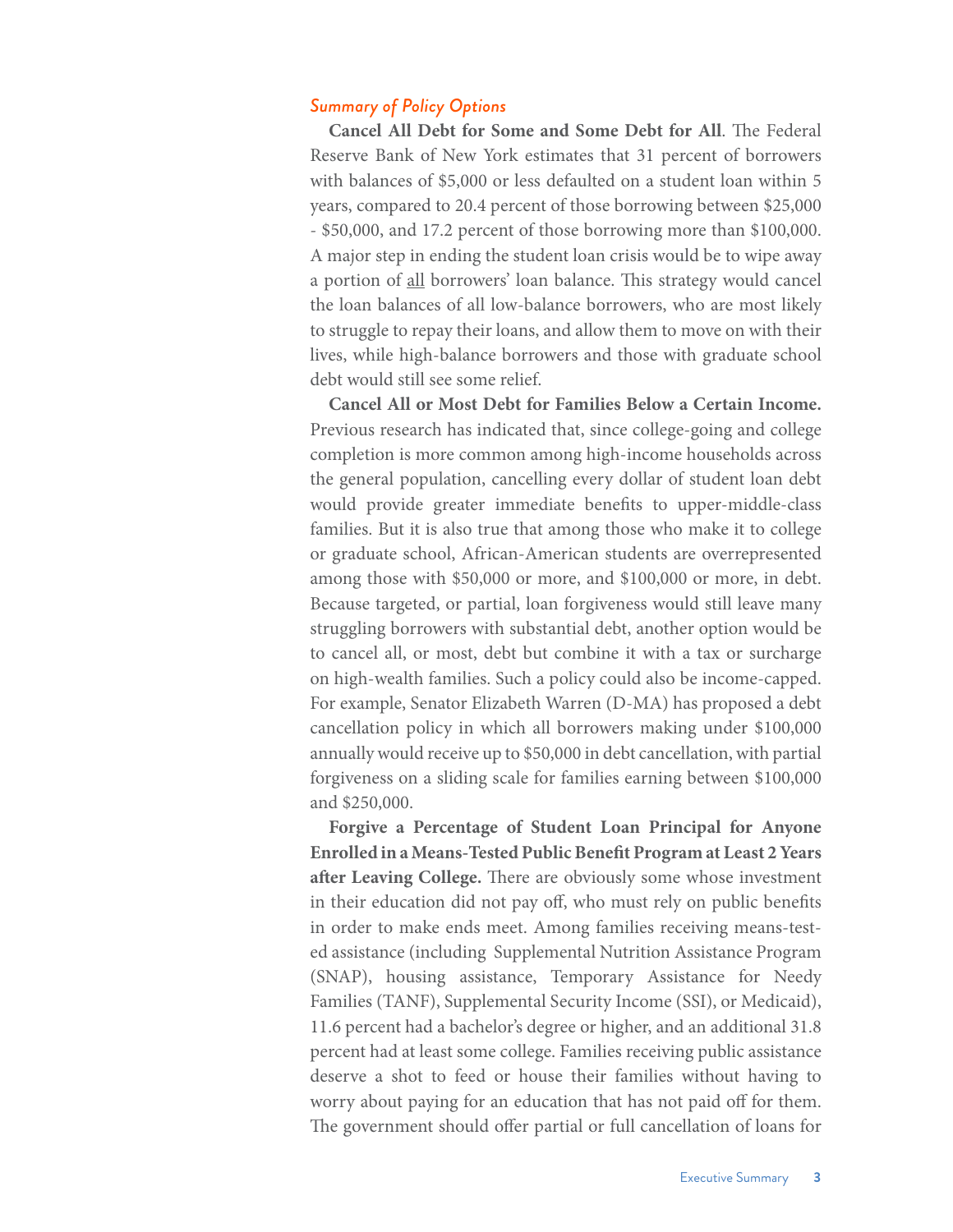families who have been enrolled in a means-tested benefit program for multiple years. For example, borrowers could receive 20 percent of their original loan principal forgiven for every 2 years they are enrolled in a social safety net program, and if they are enrolled for 5 years, their loan balances would be forgiven.

**Make Student Loans Humane: Reform Bankruptcy Laws and Protect Social Security from Debt Collection.** In many ways, student debt is a particularly sticky form of debt. Today, individuals seeking to discharge student loans in bankruptcy must satisfy an onerous and ill-defined "undue hardship" standard, effectively making it impossible to discharge loans in some cases and, in others, preventing struggling borrowers from even trying to discharge their debt. Similarly, borrowers with a defaulted loan can see up to 15 percent of their Social Security payment garnished, an outdated threshold that can throw seniors into poverty. Congress should reform and update the bankruptcy laws to ensure the ranks of student borrowers have a chance to achieve a fresh start, and update the law to exempt a far higher portion of Social Security payments from collection.

**Improve Public Service Loan Forgiveness.** Public Service Loan Forgiveness (PSLF) entices college graduates to enter government service, teaching, nursing, non-profit work, and other sectors. It provides relief for those who enter socially-valuable but modest-paying careers, and offers a lifeline to those with high debt balances. Eligibility for PSLF is relatively complex and opaque, and the Consumer Financial Protection Bureau has noted serious flaws in how loan servicers communicate to borrowers about the program. The design of PSLF also increases the risk of borrowers being stuck with little or nothing after expecting relief following a decade of loan payments. Congress should consider reforming the program to offer incremental forgiveness, in which borrowers see some principal forgiven for every 2 years of public service work, with greater rewards in years 8 to 10 of working in a qualifying profession.

**Improve Loan Repayment.** The current maze of loan repayment plans, as well as multiple ways to delay payments through forbearance and deferment, make repaying loans difficult for borrowers and increase the chance of servicer errors. One single income-driven plan should be designed in a such a way that borrowers make certain their basic family needs are met before needing to worry about student loans. One proposal, the Affordable Loans for Any Student Act of 2018, would do just that by making sure that income below 250 percent of the federal poverty level is exempt from monthly loan payments, with thresholds being phased out for high-income borrowers.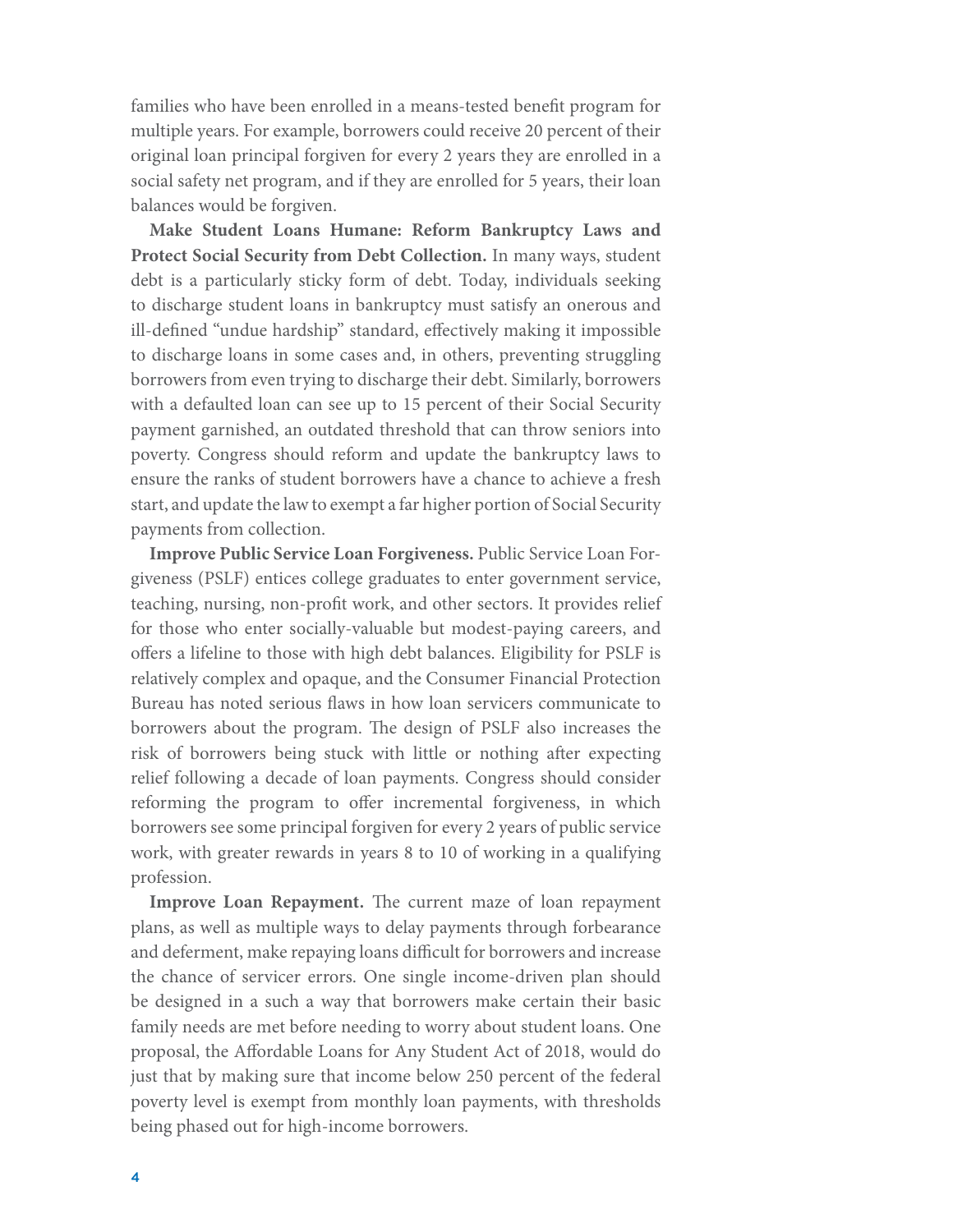# **The Destructive Consequences of Debt-Financed Higher Education**

Americans agree that higher education should be available to anyone who wants to follow their dreams, retool their skills, or leverage their talent. This is a long-held notion that stands outside of party or ideology, and it is one that has animated a new debate over how we should recommit to the next generation of college students; whether we should guarantee affordable, tuition-free or debt-free college; and what level and types of investment are necessary to do so. And just as Americans believe that every qualified student regardless of their color, gender, or financial background—should be able to continue their education in the best way they see fit, Americans also believe that no one should face massive financial pain simply because they decided to get an education.

Yet, the way we finance higher education has placed a great deal of risk on the shoulders of students and families, and turned into a personal burden something that has often been thought of as a social good. Today, over 44 million student loan borrowers have more than \$1.5 trillion in student loan debt. The sheer amount of debt is a sign that many people will go to great lengths to invest in their dreams or careers, and will pay tremendous sums for a degree that often acts as an insurance policy for achieving a middle-class life. But it is also a sign that we have failed on our commitment to invest in today's students in the same way we invested in previous generations.

Today, large percentages of students must take out loans to finance their education at a 2-year public college, and a majority must take out loans to finance their education at a 4-year public college, as **Figure 1** shows.

When it comes to non-profit 4-year colleges, the portion of students who graduate with debt is even higher. And the rate of students taking on debt soars for those who attend for-profit 4-year colleges, as presented in **Figure 2**.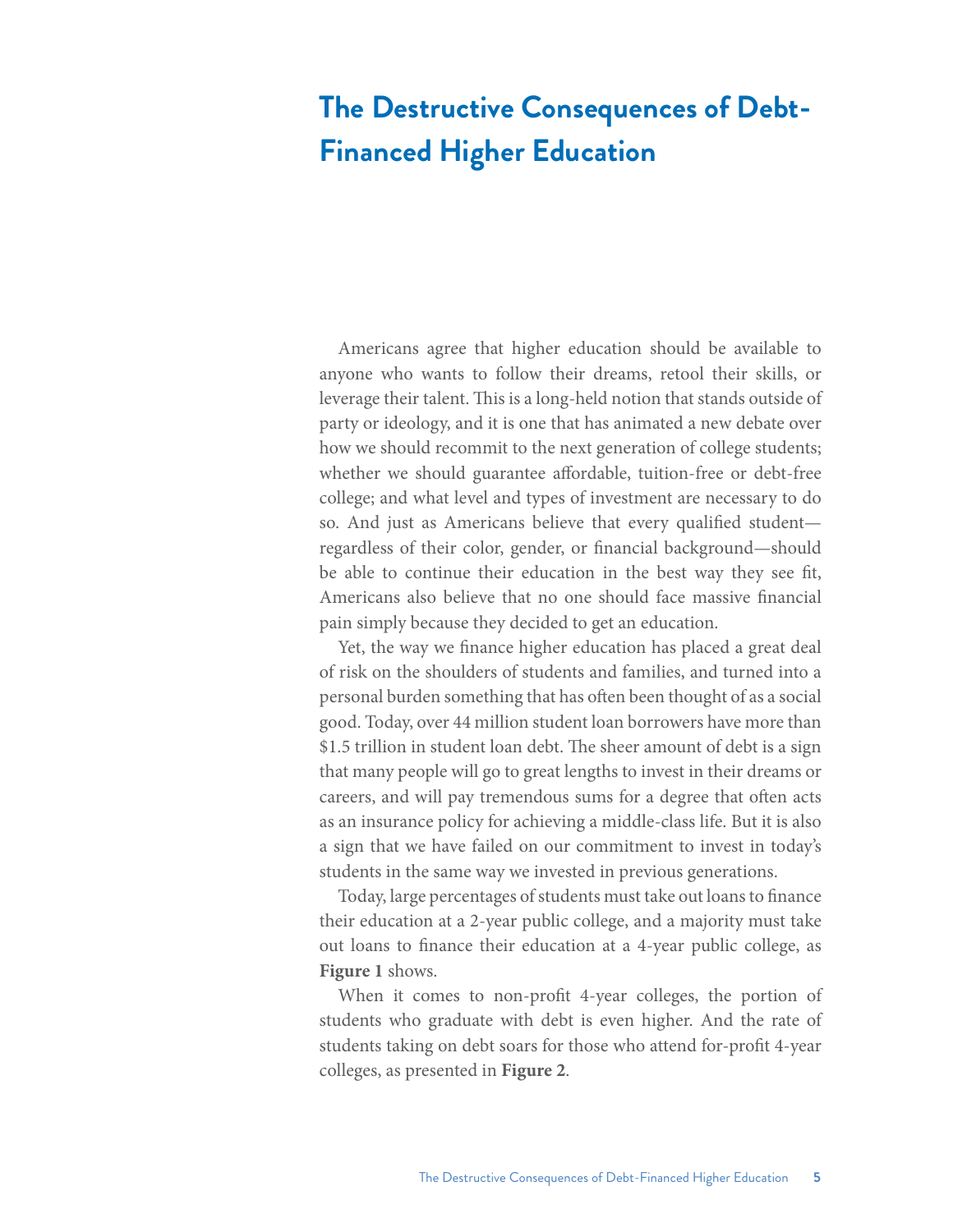### **F I G U R E 1.**



# Percent of Public College Graduates with Debt, 2016

Dēmos Calculations from 2015-16 National Postsecondary Student Aid Study (NPSAS:16). Some data on American Indian, as well as Native<br>Hawaiian/Other Pacific Islanders not available due to sample size

### **F I G U R E 2.**

# Percent of Private College Graduates with Debt, 2016



Dēmos Calculations from 2015-16 National Postsecondary Student Aid Study (NPSAS:16). Some data on American Indian, as well as Native Hawaiian/Other Pacific Islanders not available due to sample size.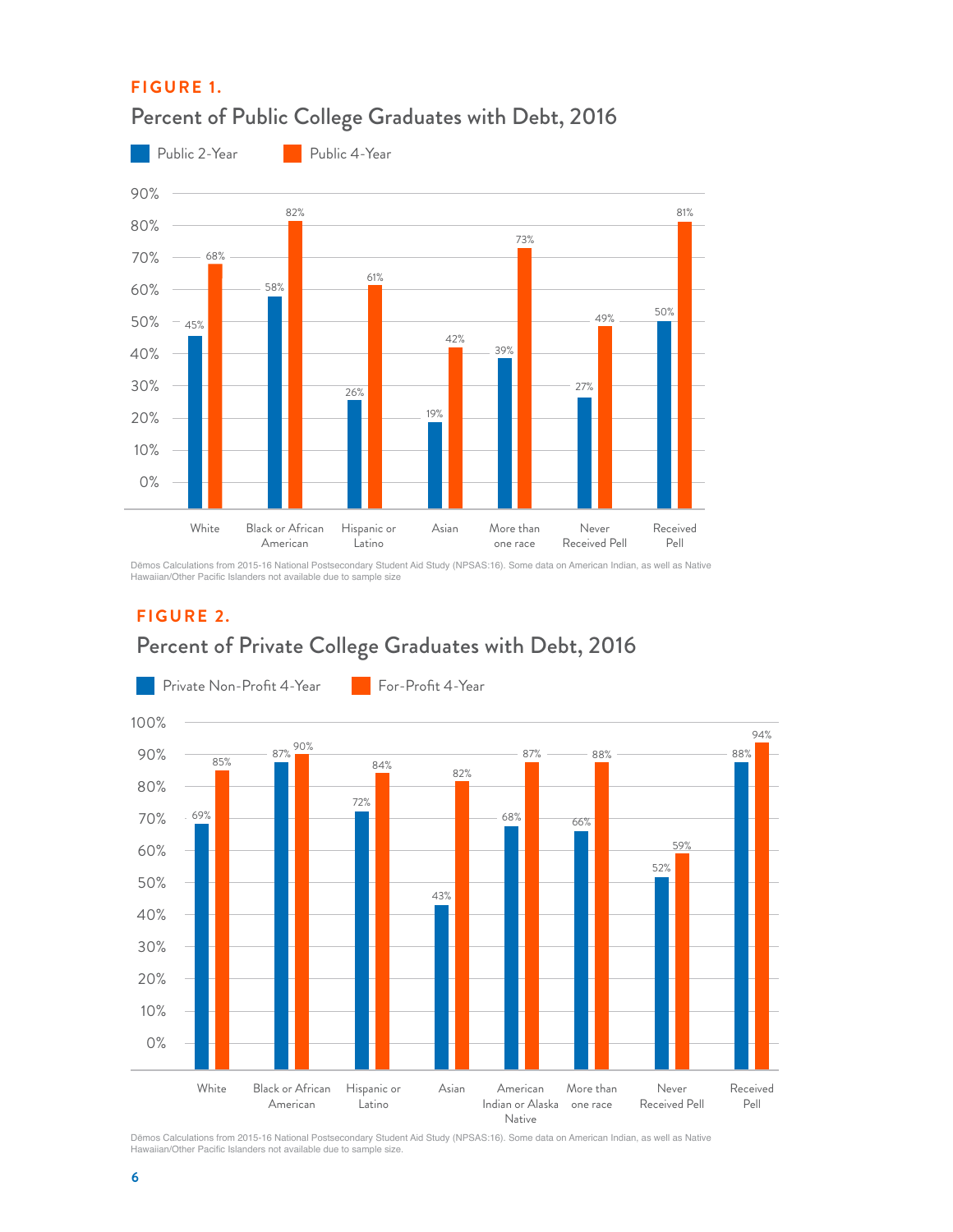For decades—while state budgets for higher education have been slashed, while college prices have risen, while need-based grant or scholarship aid has not kept pace, and while wages for college-educated workers have stagnated or declined—policymakers in Washington and elsewhere have declared that the rise in student debt is not a problem, because loans are the only tool left that allows people to go to school who otherwise would not have the means. This argument, that student debt is either "good debt" or at least mostly harmless, is true for some. But for others, student debt is akin to a family taking out a mortgage on a house in a market where housing values are stagnant or declining, while being told that the debt is good because the family is not homeless.

This view reflects not only a particularly galling lack of imagination, but a vicious cost shift from the public to the individual precisely at a time when the share of students of color attending college has risen. As we have slowly made progress opening the college gates over the past 4 decades, black students are far more likely to borrow than white students and borrow in higher amounts even within the same institutional sector. Students of color are contending with an increasingly expensive higher education system against the backdrop of centuries in which black and brown people have been intentionally shut out of the ability to build wealth and pass it along to future generations. In other words, many students are not just borrowing against their future, but borrowing because of the past.

Today, students of color are presented with a choice: take on thousands of dollars in loans or give up investing in yourself and your skills. But for previous predominately white, predominately wealthy, generations of students, the alternative to student debt was not to avoid college; instead, we created a reality in which prices were low, grant aid was plentiful, and college (when it was not already tuition-free in some states or sectors) could be paid for with a summer job. To say that the alternative to student loans is for students to forego college is a tacit admission that we collectively refuse to maintain our historic levels of investment for the most diverse generation of students in American history.

This disinvestment is a toxic combination in an era of stagnant wages, rising rent, and the increasing cost of child care and other necessities, and the result is that for millions of people, student loans are a crisis. Consider:

• One in 9 borrowers is at least 90 days late on a payment, and nearly 7.2 million Americans with federal loans are in default (failing to make a payment for 270 days).<sup>1</sup>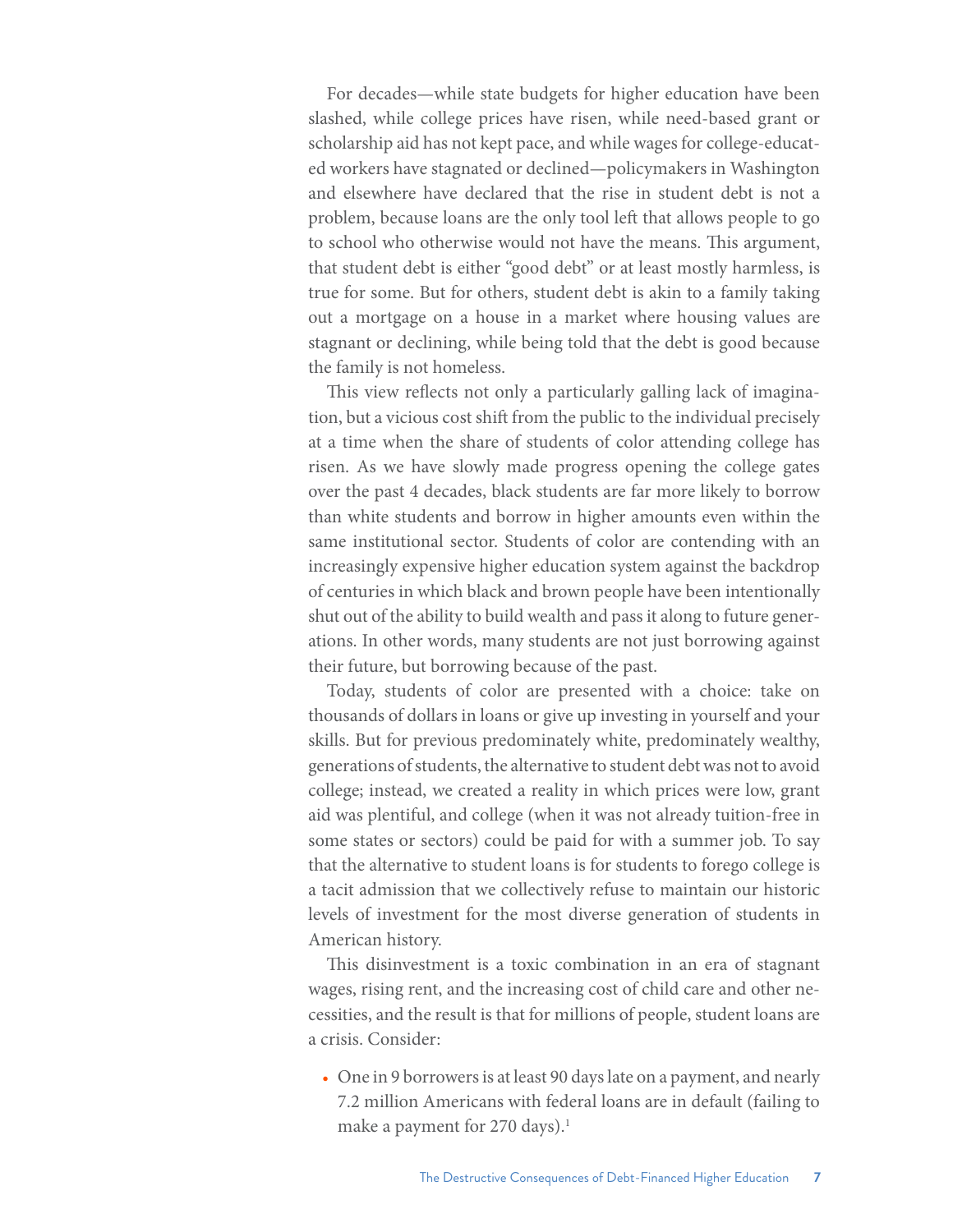- Some estimates suggest that almost 4 in 10 borrowers who began college in 2004 will default on their loans by 2023.<sup>2</sup>
- Over 20 percent of black college graduates default, a rate 5 times as high as white bachelor's recipients, and a higher rate than white students who drop out of college with debt.
- Around 75 percent of African-American borrowers who drop out of for-profit schools eventually default on a student loan.<sup>3</sup>

Defaulting on a student loan puts someone at the mercy of often-aggressive loan collectors, can ruin credit and prevent them from getting an apartment or a job, and can wipe away a portion of paychecks, tax refunds, or Social Security payments. Some states have policies that rescind professional licenses for those with unpaid student loans, a counterproductive strategy that puts someone in dire financial straits with few ways to improve their financial future.<sup>4</sup>

New federal data for students who began college in 2003-04 show that black students as well as older students—an increasing portion of the college-going population—default on their loans at alarming rates. As **Figure 3** indicates, nearly half of borrowers who began college between age 24-29 eventually defaulted on a loan. And 37 percent of borrowers who began college in their 30s or later defaulted on a loan, a rate nearly twice as high as those students who enrolled at 18. Over half of black male borrowers default on a loan within 12 years of beginning school.

Even for those who do not face the worst-case scenario of default, student debt can be a serious hindrance. Many borrowers are dutifully making monthly payments on their loans but feel stymied from building wealth. The Federal Reserve estimates that student debt has contributed meaningfully to the decline in young adults owning homes,<sup>5</sup> while Dēmos and others have noted large differences in retirement savings between young debtors and non-debtors.6 The current Federal Reserve chairman has expressed concerns that student debt could hamper long-term economic growth in ways that are not picked up in current data.<sup>7</sup>

White students who borrow for college have built-in advantages in repaying student loan debt, because they face less discrimination in the labor market and fewer current and historic barriers to wealth-building than students of color. Education, often considered the great equalizer, pays off handsomely for white families while leaving families of color only marginally better off economically. Even among households with a bachelor's degree or higher, the typical white family is sitting on nearly \$400,000 of net worth, compared to \$68,000 for college-educated black households. White households with a high school education or below have substantially more wealth than black college-educated households, as **Figure 4** illustrates.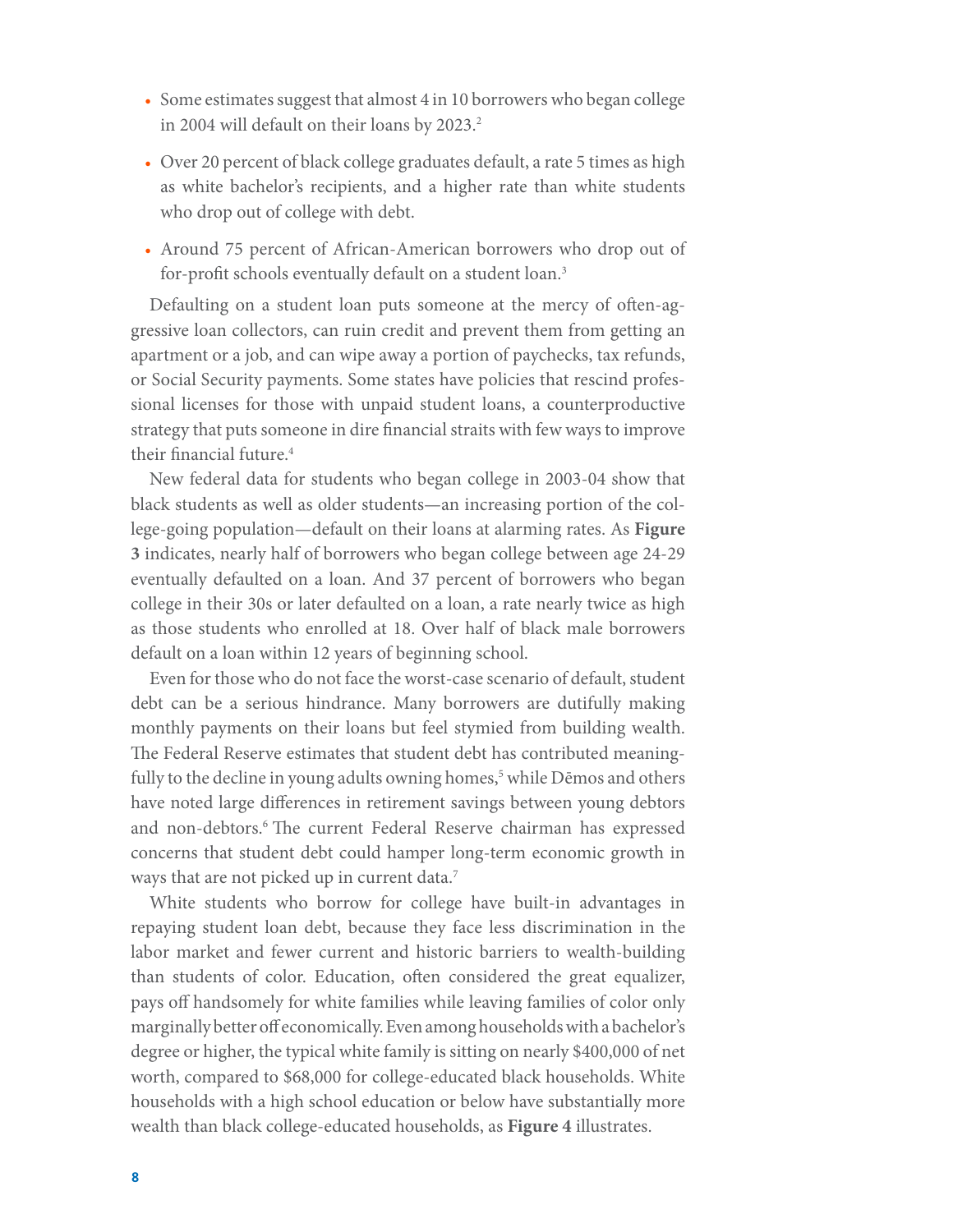### **F I G U R E 3.**

# Borrowers of Color and Older Students Experience Default at Alarming Rates

|                                  |        | Percent of borrowers<br>who started college in<br>2003-04 and defaulted<br>on a loan within 12 years |  |  |
|----------------------------------|--------|------------------------------------------------------------------------------------------------------|--|--|
| <b>TOTAL</b>                     |        | 28%                                                                                                  |  |  |
| <b>Race/Ethnicity and Gender</b> |        |                                                                                                      |  |  |
| American Indian                  | Male   | N/A                                                                                                  |  |  |
| or Alaska Native                 | Female | 45%                                                                                                  |  |  |
|                                  | Male   | N/A                                                                                                  |  |  |
| Asian                            | Female | 12%                                                                                                  |  |  |
| <b>Black or African American</b> | Male   | 55%                                                                                                  |  |  |
|                                  | Female | 45%                                                                                                  |  |  |
|                                  | Male   | 35%                                                                                                  |  |  |
| Hispanic or Latino               | Female | 35%                                                                                                  |  |  |
|                                  | Male   | 21%                                                                                                  |  |  |
| White                            | Female | 20%                                                                                                  |  |  |
|                                  | Male   | 43%                                                                                                  |  |  |
| More than one race               | Female | 37%                                                                                                  |  |  |
| <b>Age When Entering College</b> |        |                                                                                                      |  |  |
| 18 or younger                    |        | 21%                                                                                                  |  |  |
| 19                               |        | 24%                                                                                                  |  |  |
| $20 - 23$                        |        | 41%                                                                                                  |  |  |
| 24-29                            |        | 48%                                                                                                  |  |  |
| 30 or older                      |        | 37%                                                                                                  |  |  |

Source: Calculations from U.S. Department of Education, National Center for Education Statistics, 2003-04 Beginning Postsecondary<br>Students Longitudinal Study, Second Follow-up (BPS:04/09). Data unavailable for Pacific Isla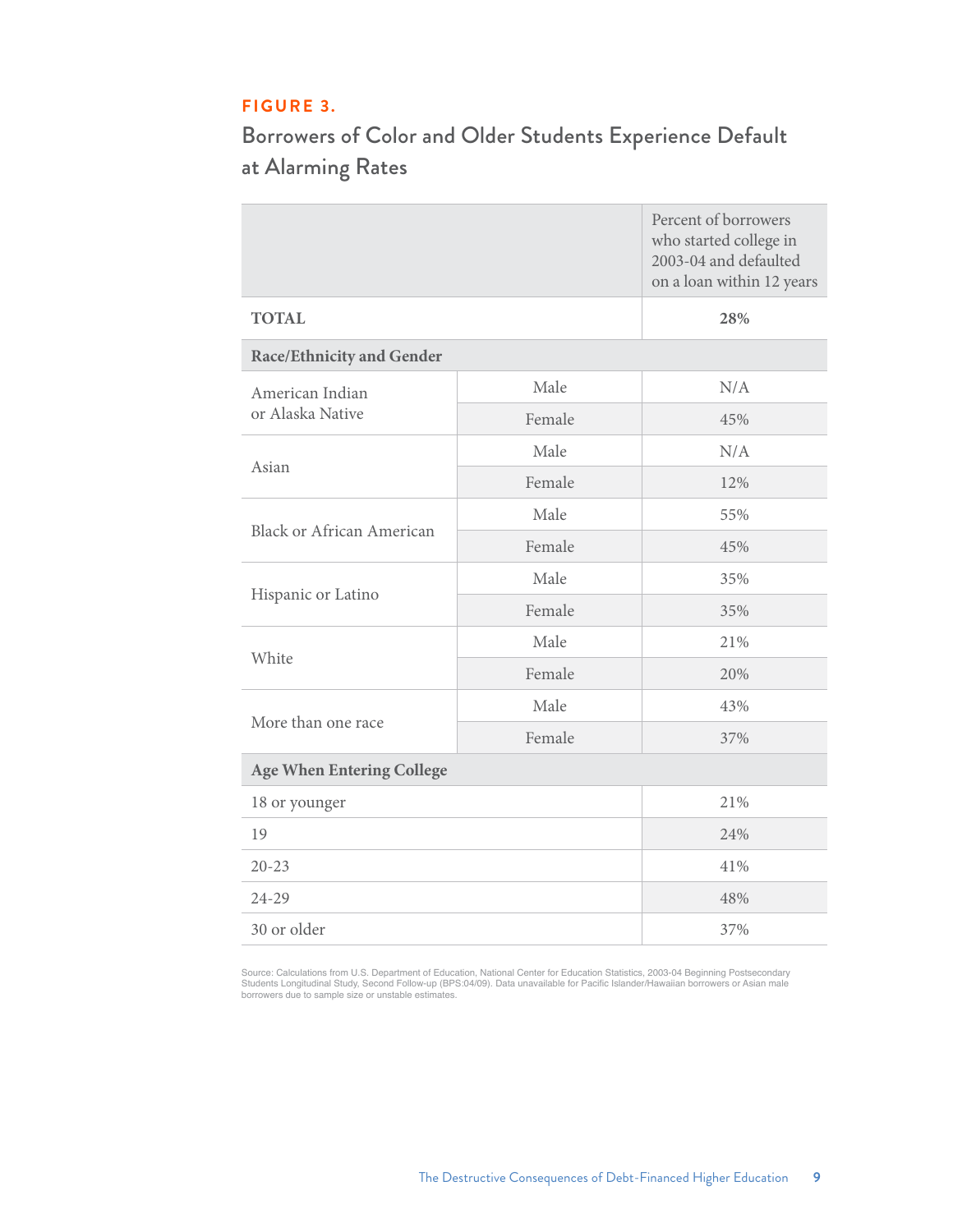

## **F I G U R E 4.**  Median Net Worth by Race and Education Level, 2016

Volumes have been written about the historic and modern causes of our unconscionable racial wealth gap, but undergraduate student debt may be making it worse. Consider: 41 percent of white college-educated families get an inheritance (or one-time gift) of \$10,000 or more,<sup>8</sup> making debt an afterthought or wiped away with one stroke. Only 13 percent of black families can say the same. Meanwhile, black people are more likely to financially help older family members, preventing wealth accumulation and leaving them more financially vulnerable. Employers persist in discriminating against black workers in hiring,<sup>9</sup> in assigning more precarious employment prospects to black workers than to white workers,<sup>10</sup> and in requiring more education of black workers for the same job as white workers.<sup>11</sup>

With these added obstacles, and with a greater need to borrow in the first place, it is extremely difficult for borrowers of color to pay off their loan debt, as **Figure 5** shows. The typical white male borrower has paid off 44 percent of his loan balance 12 years after beginning college. The average black female, meanwhile, owes 13 percent more than she had originally borrowed for school due to expanding interest. In the same 12 years, white and Latino female borrowers pay off substantially lower portions of their loan balances, and students who enter college after age 19 have made almost no progress paying off their loans. The latter is particularly concerning, as adult students have a smaller time window to pay off loans, may be considering saving for a child's education, and are seemingly unable to shake their debt burden even as they enter their prime earning years.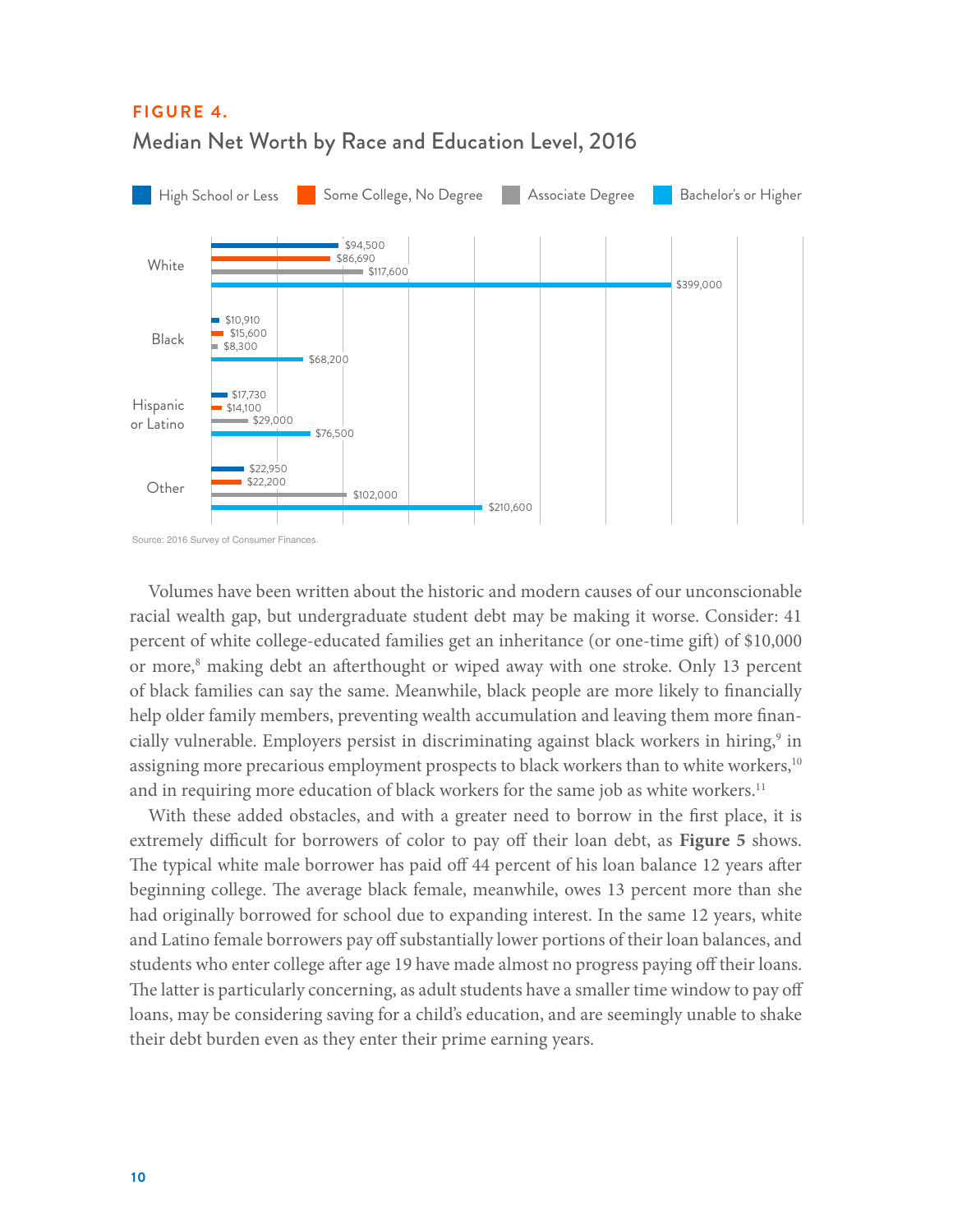### **F I G U R E 5.**

Borrowers of Color, Older Students, and Women are Unable to Make a Dent in Their Loan Balances

|                                  |        | Median Ratio of<br>Original Balance Still<br>Owed on Federal Loans,<br>12 Years after Beginning<br>College |  |  |
|----------------------------------|--------|------------------------------------------------------------------------------------------------------------|--|--|
| <b>TOTAL</b>                     |        | 80%                                                                                                        |  |  |
| <b>Race/Ethnicity and Gender</b> |        |                                                                                                            |  |  |
| American Indian                  | Male   | N/A                                                                                                        |  |  |
| or Alaska Native                 | Female | 98%                                                                                                        |  |  |
|                                  | Male   | 45%                                                                                                        |  |  |
| Asian                            | Female | 47%                                                                                                        |  |  |
| <b>Black or African American</b> | Male   | 111%                                                                                                       |  |  |
|                                  | Female | 113%                                                                                                       |  |  |
|                                  | Male   | 79%                                                                                                        |  |  |
| Hispanic or Latino               | Female | 86%                                                                                                        |  |  |
| White                            | Male   | 56%                                                                                                        |  |  |
|                                  | Female | 72%                                                                                                        |  |  |
| More than one race               | Male   | 76%                                                                                                        |  |  |
|                                  | Female | 80%                                                                                                        |  |  |
| <b>Age When Entering College</b> |        |                                                                                                            |  |  |
| 18 or younger                    |        | 74%                                                                                                        |  |  |
| 19                               |        | 73%                                                                                                        |  |  |
| $20 - 23$                        |        | 95%                                                                                                        |  |  |
| 24-29                            |        | 99%                                                                                                        |  |  |
| 30 or older                      | 97%    |                                                                                                            |  |  |

Source: Calculations from Source: U.S. Department of Education, National Center for Education Statistics, 2003-04 Beginning Postsecondary<br>Students Longitudinal Study, Second Follow-up (BPS:04/09). Data unavailable for Paci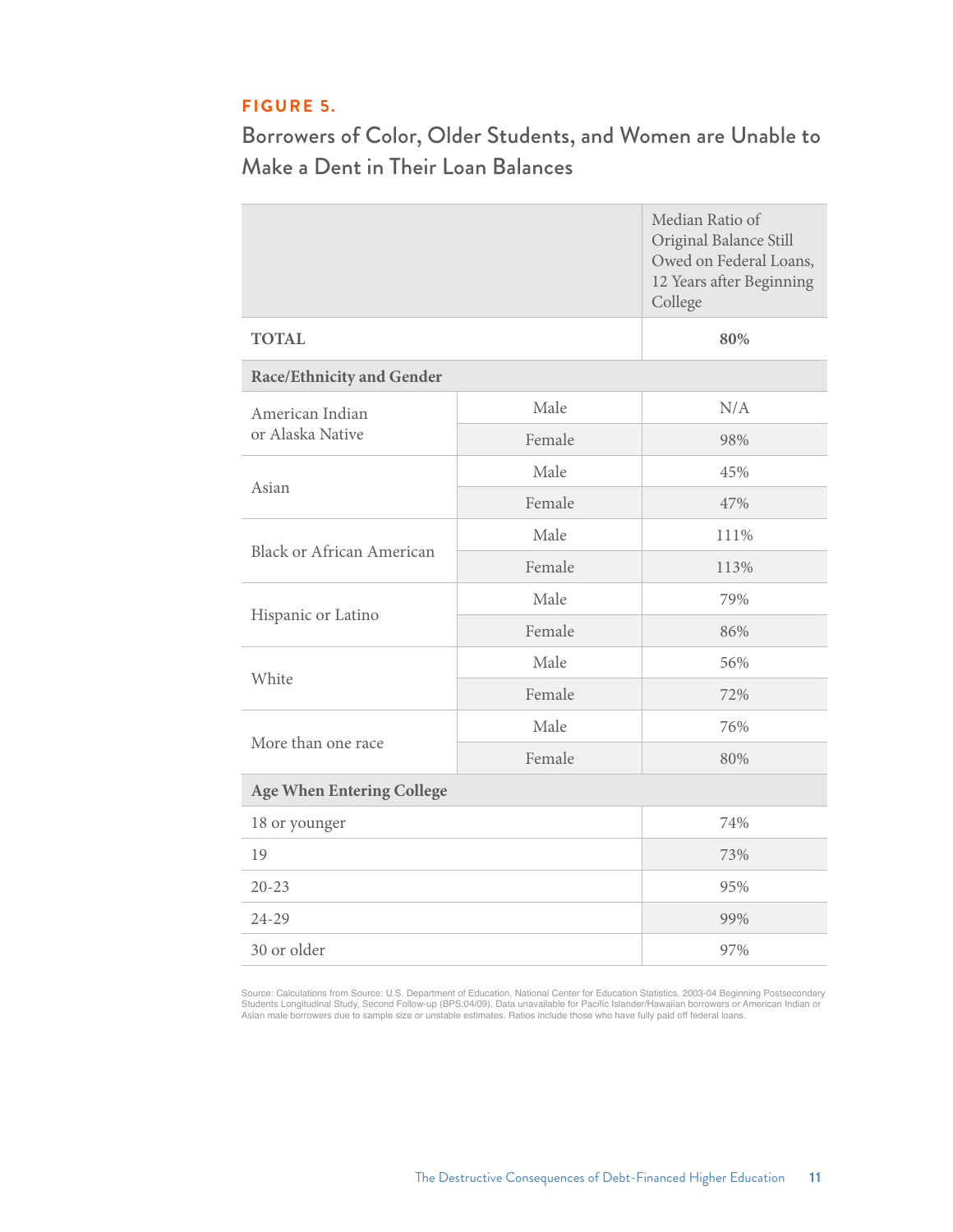### *Our Current Loan Repayment Scheme Disadvantages Middle-Class Families of Color*

As with loan defaults, loan delinquencies remain stubbornly high. Delinquency can be best thought of as "pre-default," a worrying situation in which borrowers miss a few months of loan repayment but have not yet faced the dire consequences that default can bring. It is disturbing, then, that the percentage of student loans that are 90 or more days delinquent has remained essentially unchanged since 2012, even as unemployment has fallen and the economy has generally improved. (See **Figure 6**.)

#### **F I G U R E 6.**



Student Loan Delinquencies are Persistently High, Despite an Improving Economy

It is also concerning that defaults and delinquencies are so high even after the federal government— under both the Bush and Obama administrations—created repayment plans that allow borrowers to lower their monthly payments in line with their income, known as Income-Driven Repayment (IDR). The idea behind IDR plans is that borrowers should never face loan payments that are out of line with their earnings, thus reducing the chance that someone will miss payments or default. In addition, IDR plans typically have a 20- or 25-year repayment window, after which loan balances are forgiven.

Indeed, a world without IDR would likely see even higher loan defaults and delinquencies. IDR is a sensible, bipartisan policy that can help keep monthly payments manageable, and Congress and the Department of Education should continue efforts to enroll more borrowers. But it is safe to say that, to date, these programs have not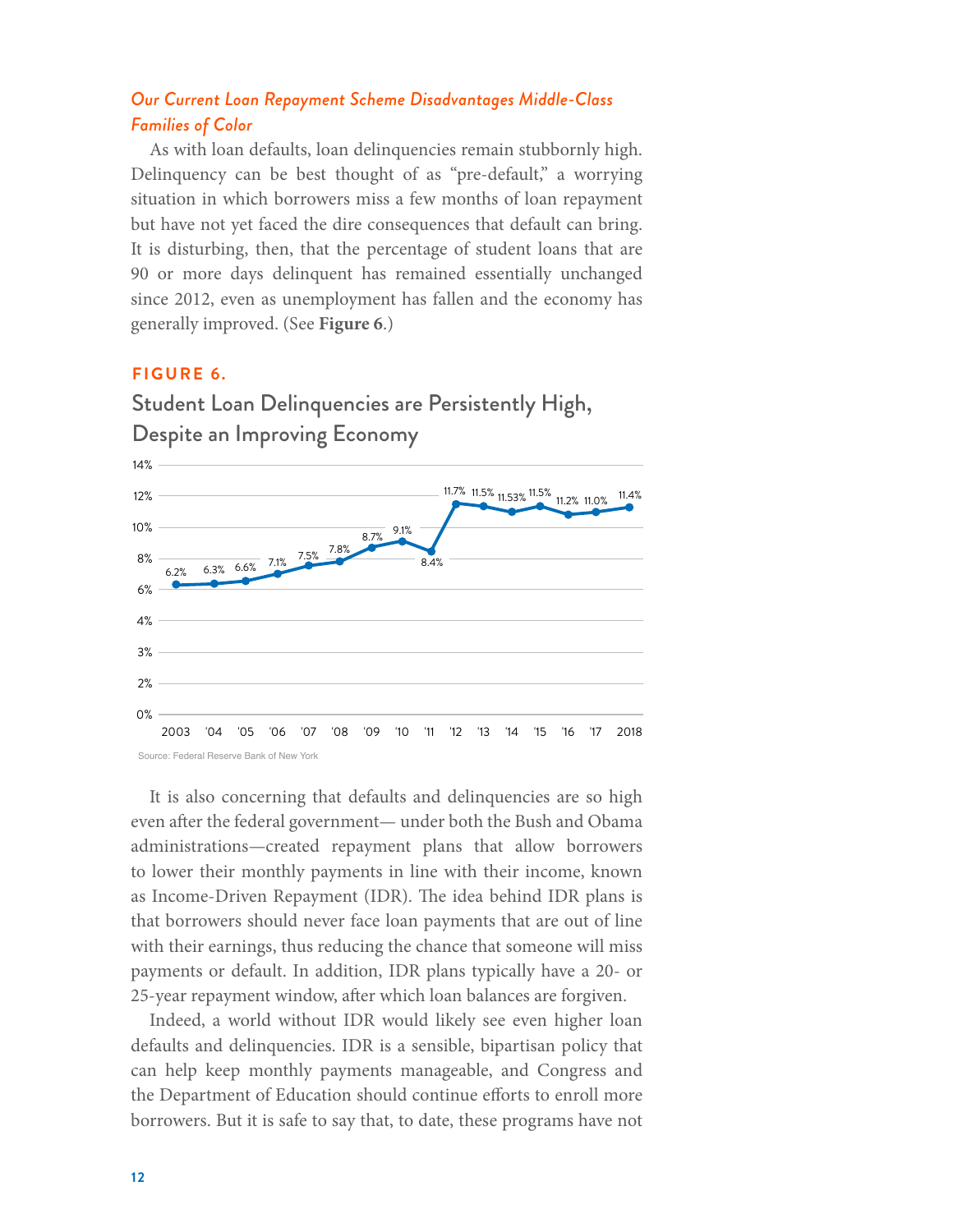been the silver bullet that many had hoped. IDR's potential has almost certainly been stunted by its complexity. For one, the federal government has multiple income-driven plans, and borrowers must re-certify their income annually to keep payments aligned with their earnings. While some may know about income-driven plans and be able to navigate the process of enrolling in a plan and re-certifying, those borrowers whose income fluctuates throughout the year may still struggle to make payments. Second, loan servicers can provide poor information or customer service, or otherwise make it difficult for students who are attempting to enroll in or recertify their income for IDR plans.12 Third, borrowers may be making low monthly payments and, as discussed above, see their balance grow considerably. This means they do not show up in default or delinquency figures but can live with the psychological burden that their debt is unpayable, that they will have to wait decades to be free of it, and that they cannot buy a home, save, or start a family.

An underrated reason why IDR is insufficient, though, is the fact that by definition, IDR is income-driven and assumes a world in which borrowers with similar incomes have similar financial wherewithal. This is not the case, as **Figure 7** shows. The typical white household earning between \$24,000 and \$120,000 annually,<sup>i</sup> for example, has 3 times the financial assets<sup>ii</sup> of black households, and over 6 times the financial assets of Latinx households in the same income range.

A manageable monthly payment for a household with greater assets may still be burdensome for a different household, as **Figure 8** illustrates. Indeed, according to the Department of Education's Repayment Estimator,<sup>13</sup> a borrower with a typical household income (around \$50,000) and a typical student loan balance (\$30,000, around the average for a bachelor's degree recipient), would owe \$265 monthly under the Revised Pay As You Earn (REPAYE) plan, an IDR plan available to all federal loan borrowers. That \$265 per month, or \$3,180 per year, amounts to just over one-tenth of the typical middle-income white family's financial assets. But it represents over a third of the median financial assets for middle-class black households, and nearly three quarters of the typical middle-income Latinx household's financial wealth.

Calculations include households in which the head of household is between 25-64 years old. The income range corresponds roughly with parameters of those in the 2nd through 4th income quintiles in 2016 (\$24,002 - \$121,018), according to the U.S. Census Bureau, Table H-1.

ii. The Survey of Consumer Finances defines "financial assets" as all liquid assets including checking or savings accounts, certificates of deposit, directly-held pooled investment funds, stocks, bonds, quasi-liquid assets like retirement savings, savings bonds, and whole life insurance.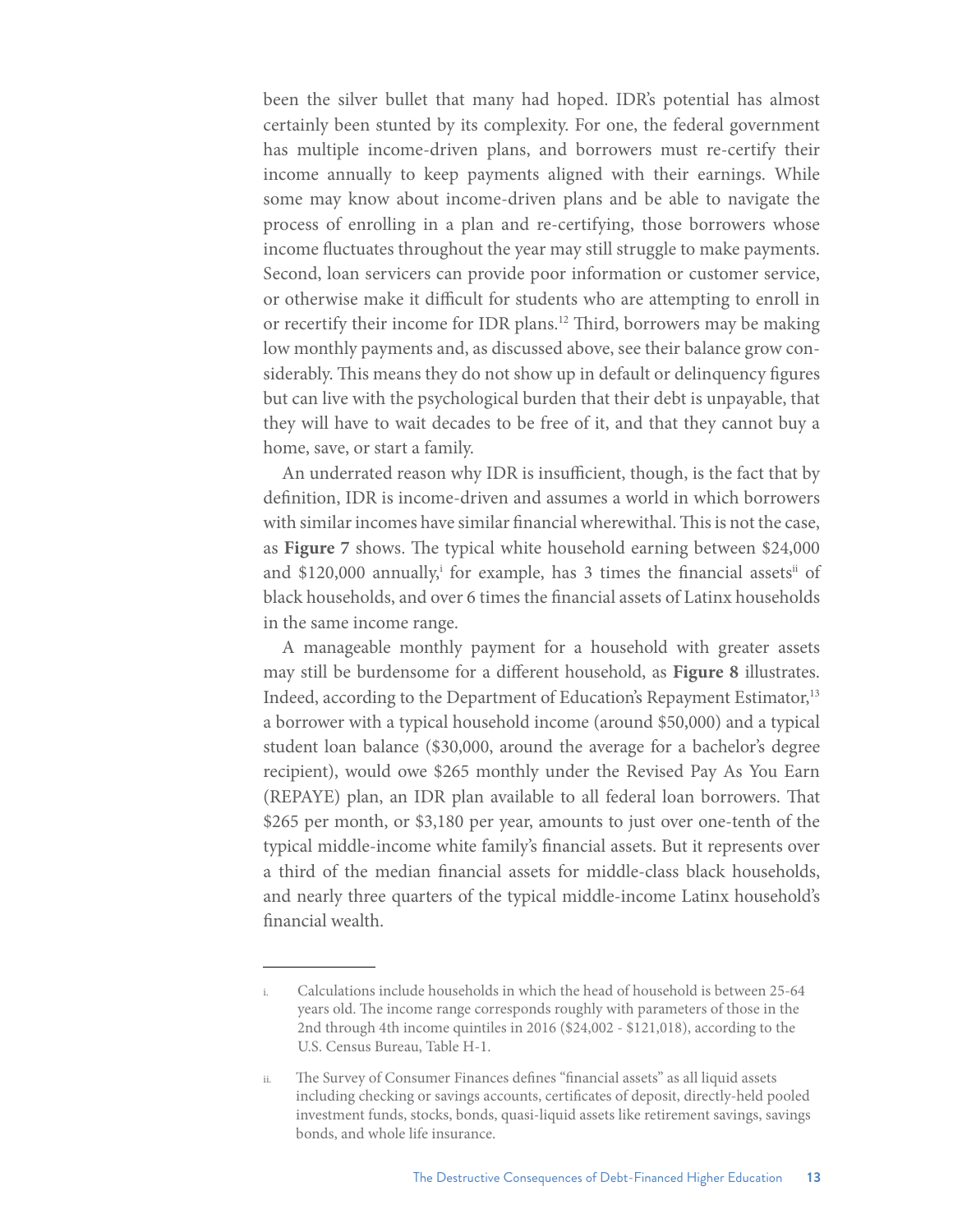### **FIGURE 7.**

# Middle-Income White Households Have Substantially More Financial Assets



### **F I G U R E 8.**

# Under Income-Driven Repayment Plans, Borrowers with Similar Incomes Face Very Different Loan Burdens

|              | <b>Borrowers Earning \$50,000</b>                                                   |                                              |                                      |                                                                        |
|--------------|-------------------------------------------------------------------------------------|----------------------------------------------|--------------------------------------|------------------------------------------------------------------------|
| Race         | <b>Monthly</b><br>Payment<br>under<br><b>Revised Pay</b><br>As You Earn<br>(REPAYE) | Annual<br><b>Student</b><br>Loan<br>Payments | Median<br>Financial<br><b>Assets</b> | Annual Loan<br>Payments<br>as Percent<br>of Financial<br><b>Assets</b> |
| White        |                                                                                     |                                              | \$26,900                             | 11.8%                                                                  |
| <b>Black</b> | \$265                                                                               | \$3,180                                      | \$8,400                              | 37.9%                                                                  |
| Latinx       |                                                                                     |                                              | \$4,000                              | 79.5%                                                                  |

Calculations from the U.S. Department of Education's Repayment Estimator and the 2016 Survey of Consumer Finances.<br>Middle Income Households defined as those roughly in the 2nd through 4th quintiles of income in 2016 (earni \$24,000 and \$120,000)

Aligning loan repayment with income is helpful, but one can imagine the burden of annual student loan payments that make half, or more, what a family has in their total savings. It also gives insight into why families in the very middle of the income distribution have vastly different odds of reporting a debt payment at least 60 days late, as illustrated in Figure 9.<sup>iii</sup>

iii. This includes families who earned between \$45,000 and \$75,000 annually in 2016. This roughly corresponds with the 3rd income quintile in 2016 (\$45,600 - \$74,869), according to the U.S. Census Bureau, Table H-1.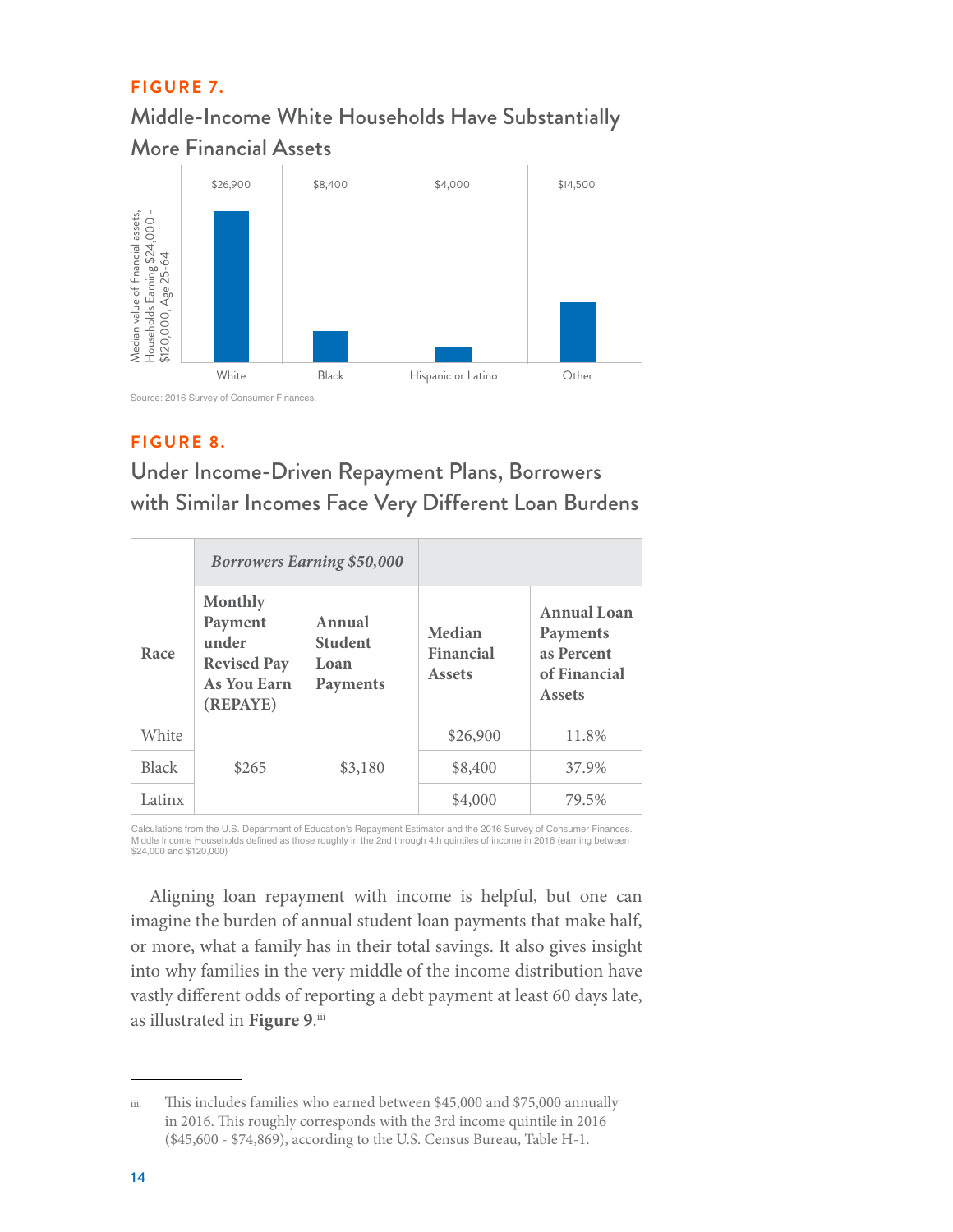#### **F I G U R E 9.**





Among middle-income households that report having debt of any kind, less than 6 percent of white households report being 2 months late on a loan, compared to over 16 percent of black households and 10 percent of Latinx households. This indicates that as we continue to look for ways to make student loans more manageable, looking at income alone is less likely to put everyone on a level playing field.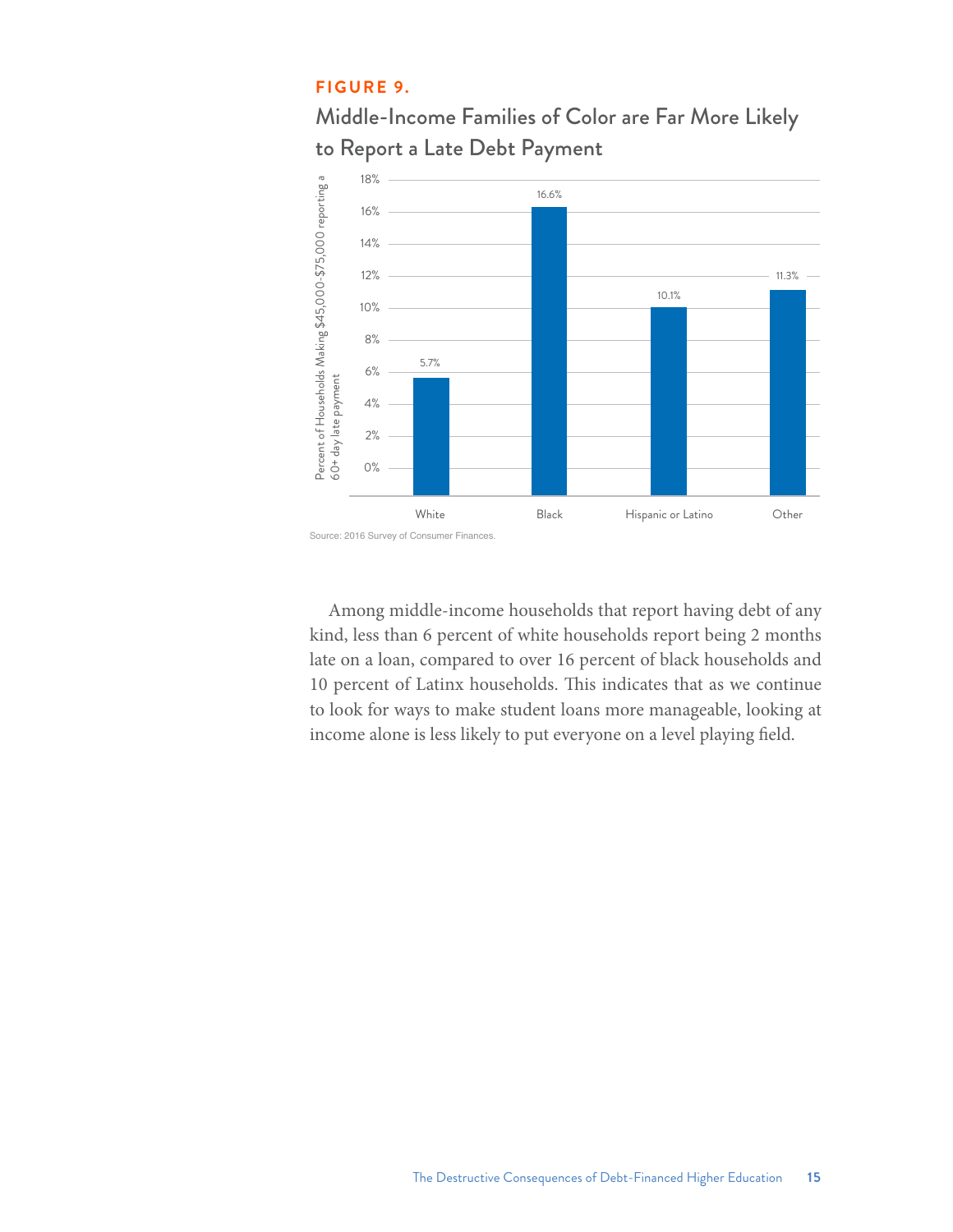# **An Equity-Focused Debt Relief Agenda**

Over the past few years, there has been a robust conversation about alleviating the burden of student debt—either by taking steps to make college tuition-free or by guaranteeing that no one needs to take on debt at public 2- or 4-year colleges. Reinvesting in today's students is a vital national project, but we also must create an agenda that helps already-struggling borrowers and provides relief to as many of these 44 million borrowers as we can.

There is now a serious national conversation around simply cancelling all student loan debt, with evidence to suggest that doing so would be a far better use of resources than policies like large tax cuts aimed at high-income households.14 We should take seriously the potential benefits of mass debt cancellation on things like homebuying or retirement savings. Indeed, new research suggests that cancelling the student loan debt of struggling borrowers has positive effects on income, mobility in the labor market, and chances of returning to school.<sup>15</sup>

But it is equally valid to think of debt relief as a corrective for decades of policy that has been built on an incorrect diagnosis of what ailed American workers. In particular, increasing student debt has been justified on a few flimsy notions. The first is that America suffered from a so-called "skills gap" or "skills mismatch." This theory, prominent in the Great Recession, claimed that good jobs were plentiful for Americans if only they committed to gaining more skills or content expertise. Recent research convincingly debunks the idea that American workers simply didn't have the right skills, but rather that employers became pickier and demanded more education for the same jobs (particularly during periods of high unemployment),  $16$ and that employer power, rather than a lack of skills or talent among workers, has been suppressing wages.<sup>17</sup>

Similarly, justifications for the status quo hinge on the fact that earnings for college-educated workers are higher than for those who do not go to college. But often, discussion of the so-called "college wage premium" omits the fact that college graduate wages have not been rising. Rather, the gap between college- and non-col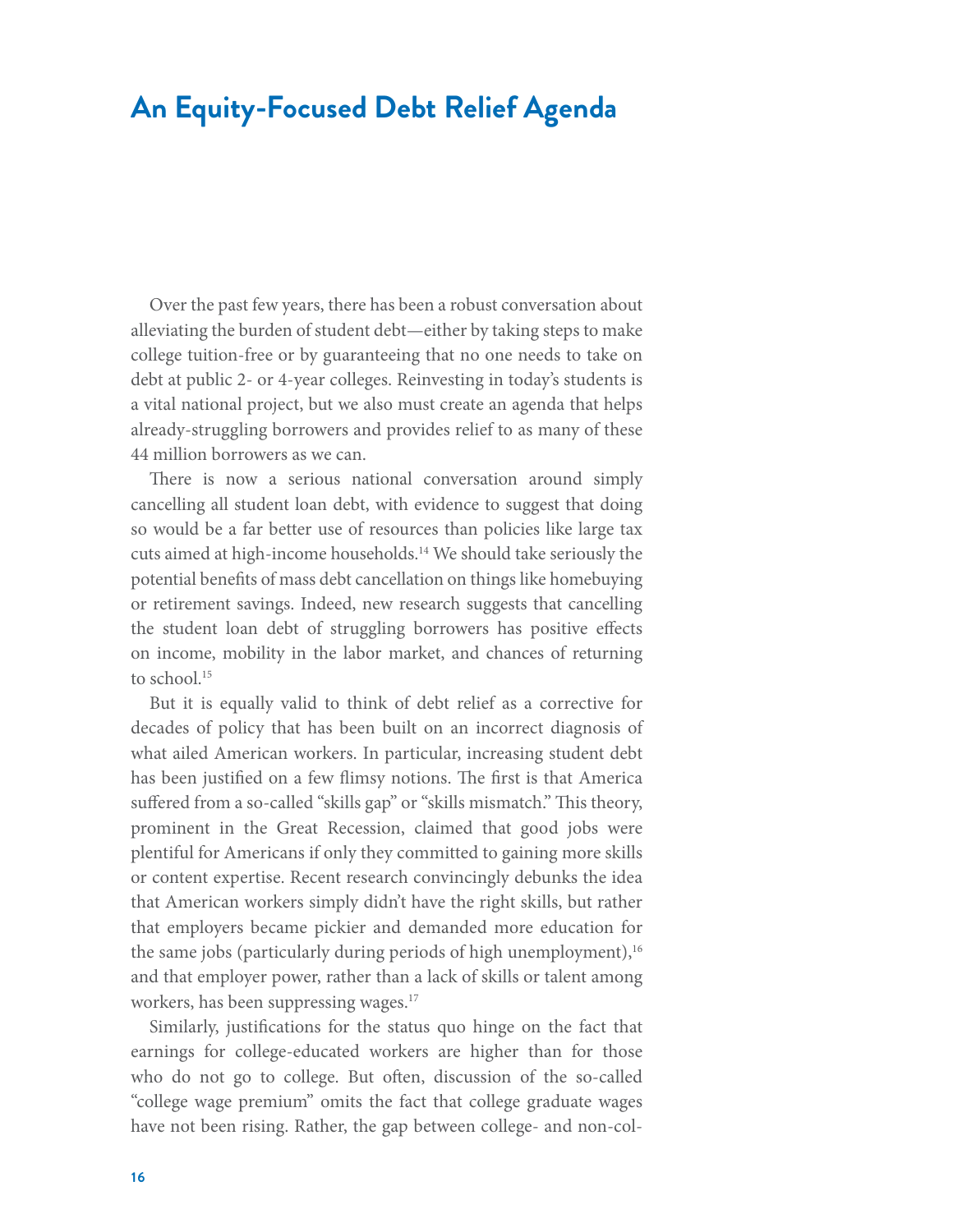lege educated workers is due almost entirely to the fact that wages for those without college have declined steeply.18 Thus, an education financed by student debt is not making life better for workers; rather, it is a necessary evil that prevents life from getting worse.

This is an important discussion to have, because the way we design student loan relief policies depends on how we view the problem. If one views the system as a moral failure based on faulty assumptions, it follows that we could cancel all loan debt and find progressive ways to finance it. On the other hand, if one believes the problem is large but mainly concentrated among a few groups (including borrowers of color, low-balance borrowers who did not complete a degree, graduates in low-wage professions), it is worth considering a set of more targeted solutions. Regardless, there is a path toward debt relief that is bold yet equitable, and a way to transform the system such that anyone with debt is considerably better off than they are under the current confusing, punitive regime. As policymakers and candidates push for promising solutions to make college affordable, it is imperative that we correct the mistakes and policy failures of the previous generation. Below are some policy options that aim to do so.

#### *Policy 1. Cancel All Debt for Some and Some Debt for All*

Student loans work differently from some other forms of consumer debt, in that the borrowers most likely to default on a student loan tend to be those with lower balances. The Federal Reserve Bank of New York estimates that 31 percent of borrowers with balances of \$5,000 or less defaulted on a student loan within 5 years, compared to 20.4 percent those borrowing between \$25,000 - \$50,000, and 17.2 percent of those borrowing more than \$100,000.19 Given that dependent undergraduate students are only entitled to a total of \$31,000 in federal student loans, and independent undergraduates are limited to \$57,500 in total federal borrowing, those taking on 6-figure debts are more likely to have gone onto graduate-level education programs. The high default rates of low-balance borrowers, on the other hand, almost certainly reflects that those most likely to struggle are students who take on some debt for college but do not complete a degree.

To be sure, the fact that 17.2 percent of high-balance borrowers experience default should be of grave concern to policymakers and should suggest that the loan crisis will not be solved by simply improving college completion rates. High-balance borrowers, even those who have completed graduate school, are vulnerable because of their student debt. For example, around half of all black students pursuing doctoral study are enrolled in for-profit colleges, with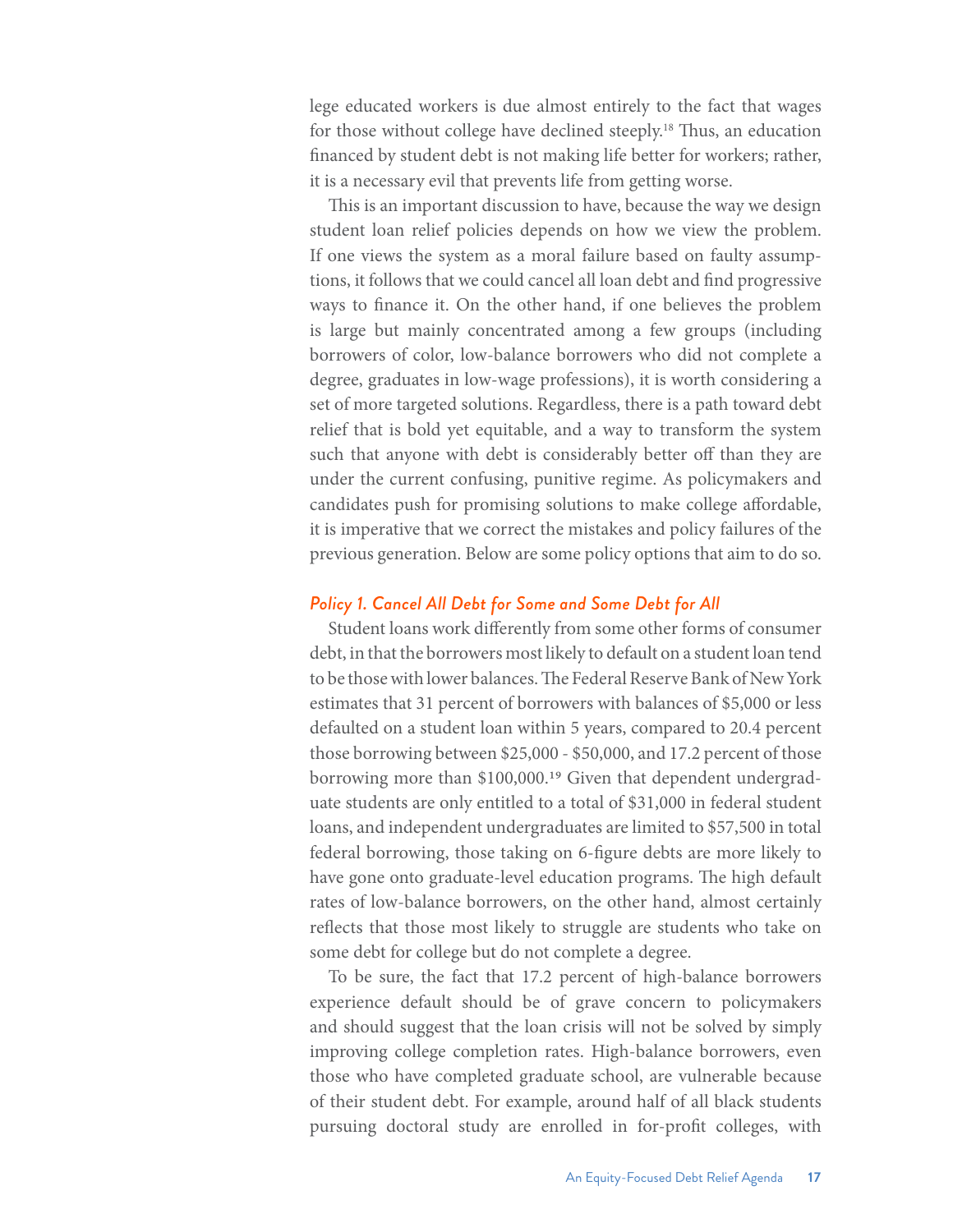an average debt of over \$128,000.<sup>20</sup> Previous research shows that for-profit graduate school borrowing is a key contributor to a widening debt gap by race, $21$  and for-profit institutions have far higher rates of loan distress and default than other institutions.<sup>22</sup> Further, completion and loan debt are not mutually exclusive—students cite high costs and debt as a reason for not completing a degree in the first place.

A major step in ending the student loan crisis would be to wipe away a portion of all borrowers' loan balance. This strategy would cancel the loan balances of all low-balance borrowers, who are most likely to struggle, and allow them to move on with their lives. High-balance borrowers would see some relief: An average bachelor's recipient would see around a third of their student loans cancelled, and community college graduates—a population that until recently rarely had to borrow—could see over half of their debt cancelled immediately.

Such a student loan jubilee would change the lives of millions of people, as **Figure 10** illustrates, all while eliminating a serious financial hardship—the threat of default—from those most likely to struggle. For example, forgiving \$5,000 of everyone's balance would eliminate the student debt for 8.5 million borrowers, nearly 1 in 5 of all student debtors, while also providing some benefit to all 44 million student-loan borrowers. Forgiving \$10,000 of everyone's debt would wipe out the debt of over 16 million borrowers, a third of the total borrowing population. Forgiving \$20,000 would give total relief to over half of all borrowers, with over three-quarters of borrowers seeing at least half of their balance wiped away.

#### **F I G U R E 10.**

| <b>Student</b><br>Debt Jubilee<br>Amount | Number<br>of Federal<br><b>Borrowers</b><br>Seeing Loans<br>Completely<br>Cancelled | Percent<br>of Federal<br><b>Borrowers</b><br>Seeing Loans<br>Completely<br>Cancelled | Number<br>of Federal<br>Borrowers with<br>at Least Half<br>of Their Loans<br>Cancelled | Percent<br>of Federal<br><b>Borrowers</b><br>with at Least<br>Half of Loans<br>Cancelled | <b>Total Loan</b><br><b>Dollars</b><br>Cancelled |
|------------------------------------------|-------------------------------------------------------------------------------------|--------------------------------------------------------------------------------------|----------------------------------------------------------------------------------------|------------------------------------------------------------------------------------------|--------------------------------------------------|
| \$5,000                                  | 8.5 million                                                                         | 18.8%                                                                                | 16.1 million                                                                           | 35.5%                                                                                    | \$206<br>billion                                 |
| \$10,000                                 | 16.1 million                                                                        | 35.5%                                                                                | 25.4 million                                                                           | 56.1%                                                                                    | \$370<br>billion                                 |
| \$20,000                                 | 25.4 million                                                                        | 56.1%                                                                                | 34.9 million                                                                           | 77.0%                                                                                    | \$612<br>billion                                 |

Forgiving Some Debt for All, and All Debt for Some, Would Help Millions

Calculations from Federal Student Aid Data Center, Federal Student Loan Portfolio, 2018 Q4.

This policy, particularly if paired with a new guarantee that all students have a pathway to higher education free of debt, would return us to a system that once existed, in which student debt was a much smaller piece of the economy and was taken on as a choice rather than a necessity. The universality of such a guarantee would not carry the complexity of a means-test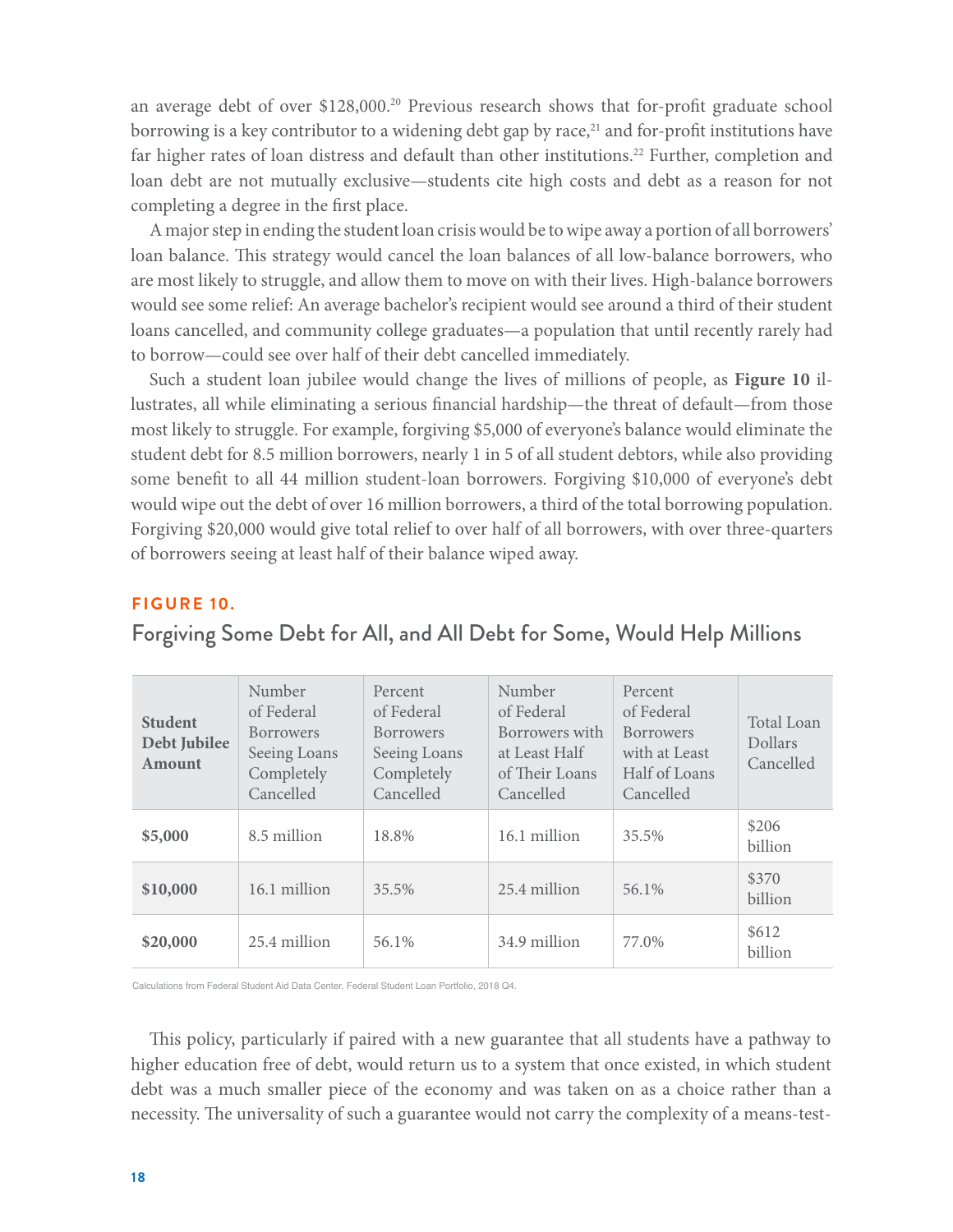ed relief program, and as it would benefit borrowers of all income levels, could create durable political support. Borrowers who do not see balances completely forgiven would still have the benefit of paying less interest over the life of their loan. And unlike other universal programs,<sup>iv</sup> such a targeted-universalist student loan benefit for all borrowers would disproportionately help low-income and working-class borrowers, particularly those who dropped out of college.

There are implementation hurdles to consider with partial forgiveness, but none are particularly complex. For federal student loans, the Department of Education could either work with loan servicers to cancel loan balances or simply implement the program itself by contacting all borrowers about their rebate using the National Student Loan Data System. If borrowers have more than one type of federal loan, servicers could be instructed to automatically forgive loans with the highest interest rate first, with borrowers being given the option to opt into a different loan being forgiven if they so chose.

It could also conceivably be implemented at tax time, since currently borrowers receive a 1098-E form from their lender or loan servicer that allows them the option of deducting student loan interest. Implementing a student loan jubilee at tax time would allow low-income borrowers to boost the amount they may already be receiving through the Earned Income Tax Credit, Child Tax Credit, or other tax incentive. Doing so would require a simple change to the 1098-E form that requires lenders to report both principal and interest (rather than interest alone), similar to the 1098 form for mortgage interest.

**WHO IT HELPS** This policy helps all borrowers, particularly undergraduate borrowers, community college graduates, and those with low balances and high likelihood of default.

iv. For example, there is some debate as to the progressivity of some tuition-free college programs, because most are designed only to cover any tuition that is not already covered by need-based grant aid. Since low-income students can have tuition already completely covered by Pell Grants, they do not see much, if any, new financial benefits, while students who do not receive needbased grant aid have *tuition* wiped away. But since low-income students still face high non-tuition costs, particularly relative to their income, and a much greater need to borrow, some have called for more targeted aid that could cover a large portion of their non-tuition costs, before creating programs that subsidize tuition costs for higher-income students.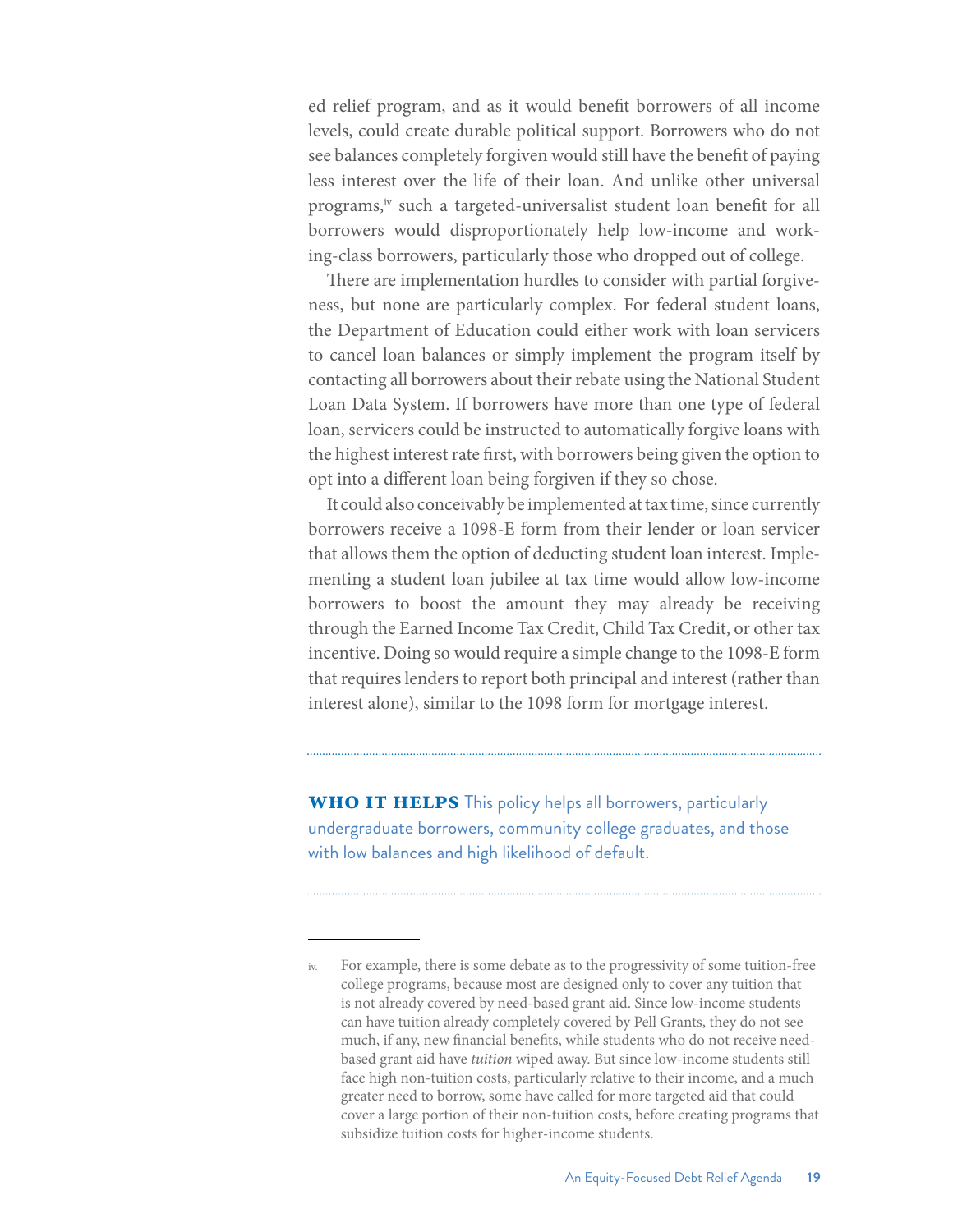#### *Policy 2. Cancel Most or All Student Debt, Funded Through a Wealth Tax*

On its own, cancelling every dollar of student loan debt would provide greater immediate benefits to high-income, highly-educated individuals. Previous research by Dēmos and the Institute on Assets and Social Policy shows that a policy of student loan cancellation should be taken seriously, but should be done surgically if we do not want to exacerbate the racial wealth gap.<sup>23</sup> Our research found that forgiving all student debt would provide greater benefit to white households, but a policy that forgives debt among families making below \$50,000 would narrow the racial wealth gap. While students of color borrow more often and must borrow more for the same degree as white students, white students are still more likely to have gone to and graduated from college or graduate school; they may have high graduate school loan balances even as they also have high incomes and family wealth.

Since cancelling every dollar of loan debt would provide no benefit to those who did not go to college at all, white families would disproportionately benefit. But it is also true that of those who make it to college or graduate school, black students are overrepresented among students with \$50,000 or more in debt. Black students made up around 14 percent of all students entering college, but constitute more than 27 percent of those with \$50,000 in debt, and nearly 22 percent of those with over \$100,000. **Figure 11** shows the overrepresentation of black students in the ranks of those with large student loan debts.

#### **F I G U R E 11.**

## Black Students are Overrepresented Among Those with Large Debts 12 Years after Starting College

|                                                            | White | <b>Black or African</b><br>American | <b>Hispanic or</b><br>Latino | Asian |
|------------------------------------------------------------|-------|-------------------------------------|------------------------------|-------|
| Percentage of all<br>students beginning<br>college in 2004 | 61.5% | 13.8%                               | 14.9%                        | 4.7%  |
| 12 Years after beginning college                           |       |                                     |                              |       |
| Percentage of those<br>with no debt                        | 67.8% | 7.9%                                | 14.4%                        | 5.4%  |
| Percentage of<br>borrowers with over<br>\$50,000 in debt   | 53%   | 27.5%                               | 9.4%                         | 4.0%  |
| Percentage of<br>borrowers with over<br>\$100,000 in debt  | 56.5% | 21.8%                               | 8.9%                         | 7.2%  |

Source: U.S. Department of Education, National Center for Education Statistics, 2003-04 Beginning Postsecondary Students Longitudinal<br>Study, Second Follow-up (BPS:04/09). Data for American Indian, Native Hawaiian, and othe sample size issues.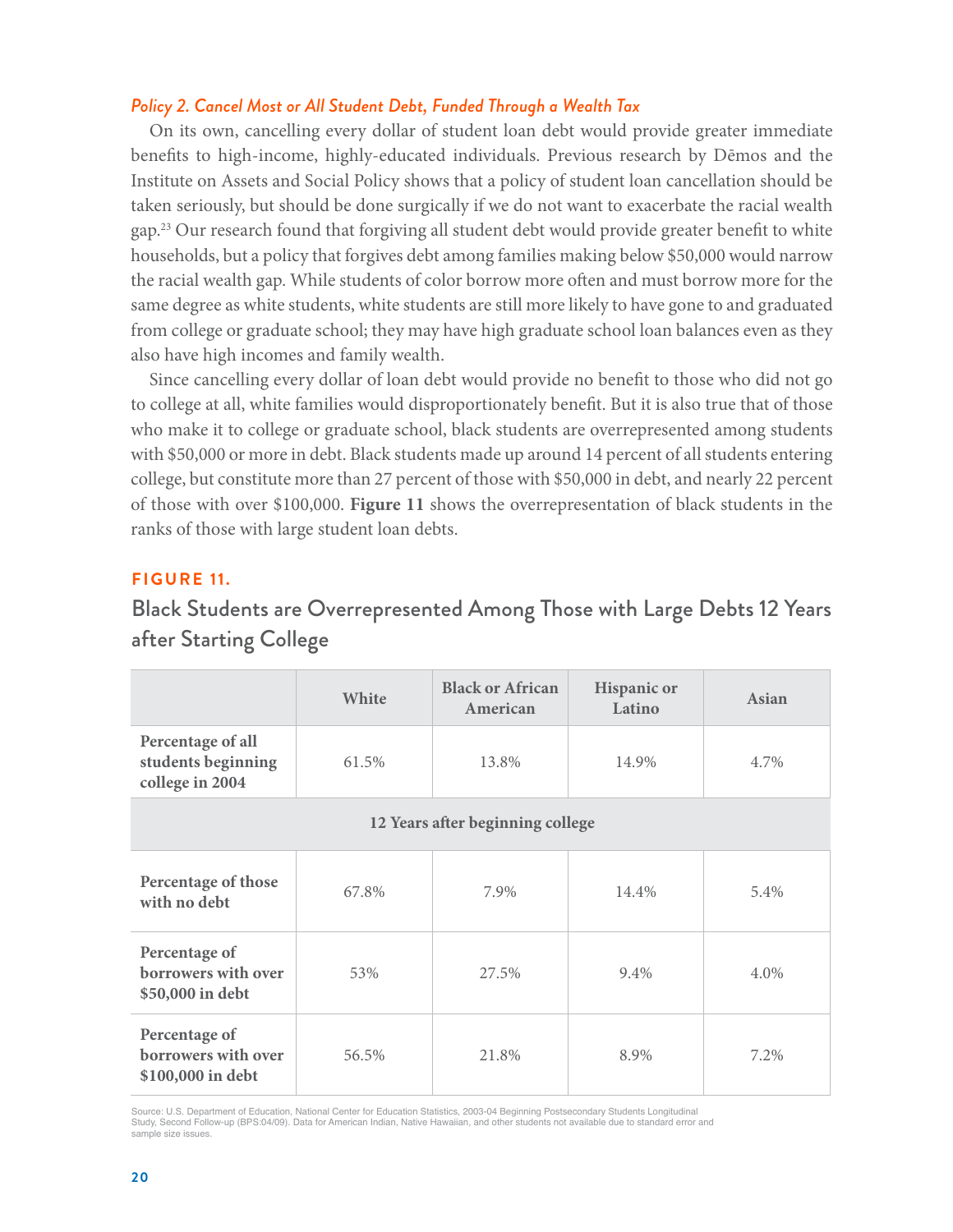Thus, there is a population of black borrowers who would still have sizeable debt even if the federal government chose a targeted option of forgiving a portion of everyone's debt, or if forgiveness options only focused on undergraduate debt. And certainly, one could design policy in a few ways to prevent student debt cancellation from growing the wealth gap. One way would be to target forgiveness among low-income and low-wealth households. Another would be to cancel all debt but combine it with a tax or surcharge on high-wealth families.

For example, Senator Elizabeth Warren (D-MA) has proposed a debt cancellation policy in which all borrowers making under \$100,000 annually would receive up to \$50,000 in debt cancellation, with partial forgiveness on a sliding scale for families earning between \$100,000 and \$250,000.<sup>24</sup> Economists and experts on the racial wealth gap Tom Shapiro, Raphaël Charron-Chénier, Louise Seamster, and Laura Sullivan estimate that such a plan would wipe away all debt for three-quarters of borrowing households, including 80 and 83 percent of black and Latinx households, and would narrow the racial wealth gap.25 Senator Warren has also proposed a new tax on extremely wealthy households that includes a 2 percent rate on fortunes worth more than \$50 million and a 3 percent rate on fortunes worth \$1 billion. Economists Emmanuel Saez and Gabriel Zucman estimate that such a tax would raise \$2.75 trillion over 10 years, enough to eliminate all student loan debt nearly twice over.<sup>26</sup>

The advantage of such a policy lies in its relative simplicity, and it is closest in line with the notion that our student debt system has been a moral failing. Instead of borrowers proving their income or following up with loan servicers to ensure that the right amount was forgiven from their loans, it would essentially be a reset button on our system of higher education finance, and would require fewer levels of bureaucracy. It could be easily communicated to anyone with student debt and paid for in a way that claws back some of the benefit to those at the very top.

**WHO IT HELPS** This policy helps nearly all borrowers, and would particularly help borrowers of color with high undergraduate and graduate school balances.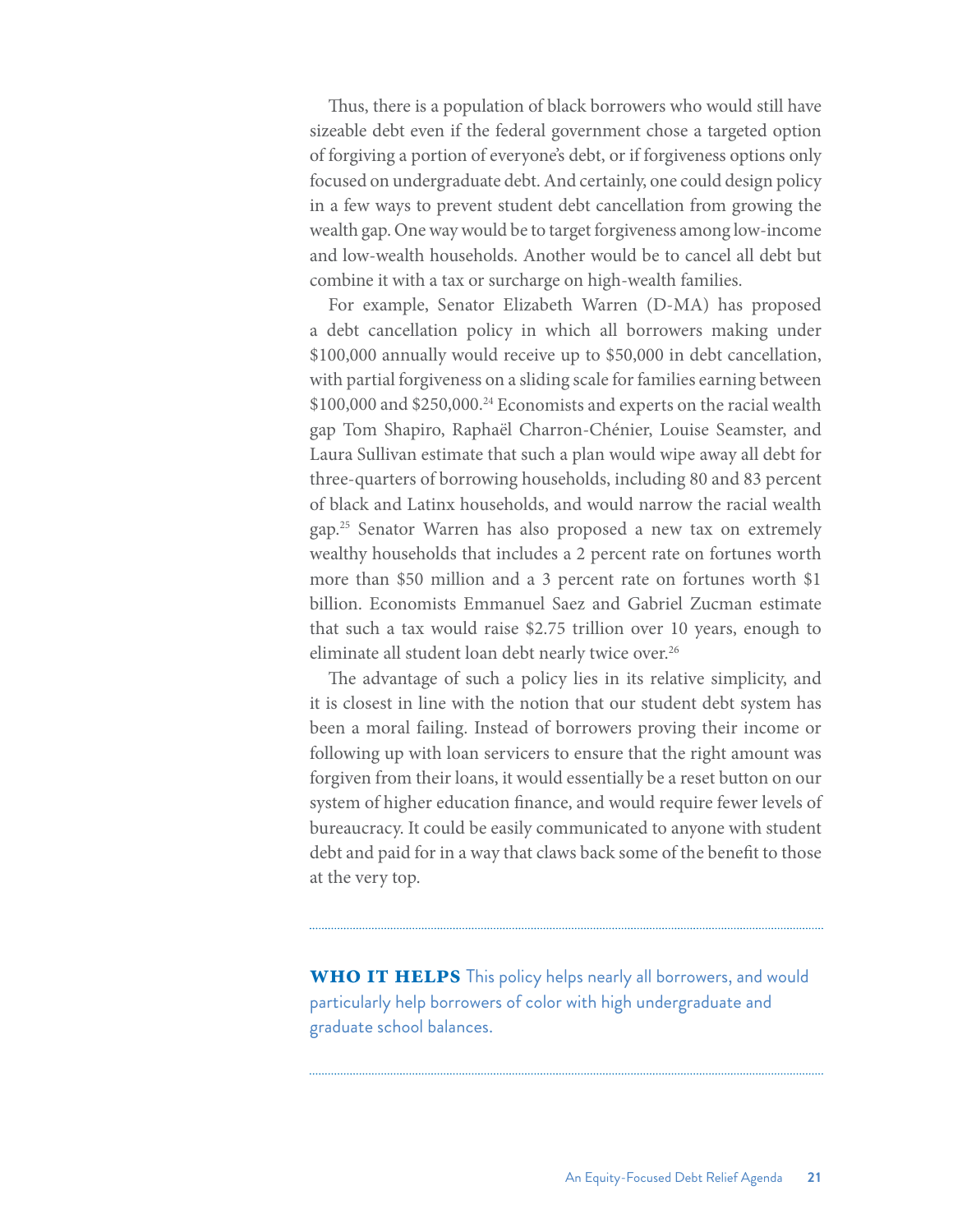### *Policy 3. Forgive a Percentage of Student Loan Principal for Anyone Enrolled in a Means-Tested Public Benefit Program at Least 2 Years After Leaving College*

The federal student loan program is predicated on the notion that college has many individual benefits, which make fronting the cost for students a good investment for both the borrower and the government. And indeed, those who have gone to college have much lower likelihood of participating in social safety net programs that help low-income families.<sup>27</sup> In fact, advocates of greater investment in higher education often argue that more college-educated households will result in lower spending on public services like SNAP and TANF, since higher education is correlated with higher incomes and greater likelihood of employment.

But there are obviously some whose investment in themselves did not pay off, who must rely on public benefits in order to make ends meet. Among families receiving means-tested assistance (including SNAP, housing assistance, TANF, Medicaid, or SSI), 11.6 percent had a bachelor's degree or higher, and an additional 31.8 percent had at least some college.28 No doubt, many of these families have student loans, whether they started but did not complete college, attended an institution or program that provided little value, or faced weak employment opportunities due to macroeconomic trends entirely out of their control.

Families receiving public assistance deserve a shot to feed or house their families without having to worry about paying for an education that has not paid off for them. What sense is there in asking these families to carry with them a student loan burden that further distresses their finances and may end in a default or ruin their credit?

Indeed, our financial aid system is designed to ensure that those receiving public assistance have their unmet financial need covered. Those filling out the FAFSA in order to receive federal financial aid are determined to have an Expected Family Contribution (EFC) of zero if anyone in their household received SSI, SNAP, TANF, Free and Reduced Price School Lunch, or the Special Supplemental Nutrition Program for Women, Infants and Children (WIC) in the previous year. In other words, we expect that families receiving public assistance do not have the resources to save or pay for college. Obviously, many of these families end up with loans anyway, a sign that we are not providing nearly enough aid to working-class students on the front end. We should forgive loans on the back end for families that meet these same criteria.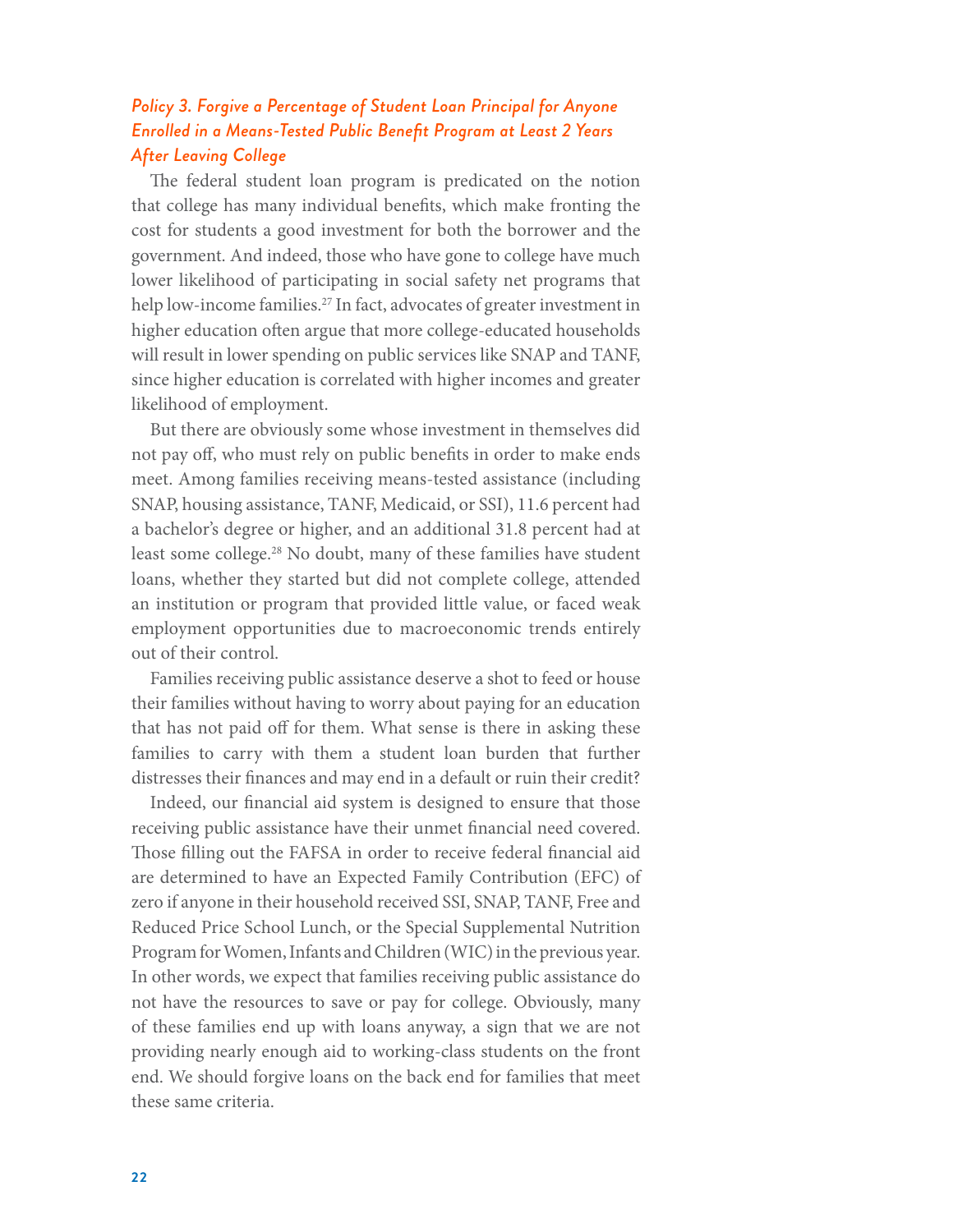Currently, borrowers can apply for an economic hardship deferment and postpone student loan payments for up to 3 years (though they must reapply every 6 months) while they are enrolled in a means-tested public benefit program. And while interest does not accrue on certain loans such as Direct Subsidized Loans, delaying payments under deferment can often mean borrowers see their balances balloon at the exact point they are struggling financially.

The government should go further and offer partial or full cancellation of loans for families who have been enrolled in a means-tested benefit program for multiple years. For example, borrowers could receive 20 percent of their original loan principal forgiven for every 2 years they are enrolled in a social safety net program, and if they are enrolled for 5 years, loan balances could be forgiven. It would, by definition, be a policy targeted at struggling households, and could have the added benefit of ensuring families who are entitled to public assistance stay continuously enrolled for as long as they are eligible.

While many of these borrowers could have incomes low enough to make low (even \$0) monthly payments under an income-driven repayment plan, or qualify for a deferment or forbearance, a forgiveness policy would allow borrowers to actually see balances decrease, rather than watching them more than double over a several-year period. Independent of debt cancellation, the Department of Education could do more to require servicers to make an effort to enroll all borrowers receiving benefits from any social safety net program in a repayment plan, like IDR, that is most beneficial for them.

Cancelling debt for borrowers who use means-tested programs would also provide many people with a fresh start. Currently, borrowers who have a bad experience with higher education (particularly those who end up with unpayable debt) may feel disinclined to return to school later, whether to retool skills, learn a trade, or follow a new academic path. Some students cite going into further debt as a reason for not returning to school,<sup>29</sup> suggesting that cancelling some borrowers' debts would help them achieve their dreams.

The implementation of such a policy is crucial to its effectiveness. Families eligible for public assistance must navigate a maze of eligibility requirements and an often-unfriendly bureaucracy. In addition, some states are far stingier with eligibility requirements for public assistance, leaving potential beneficiaries with a lower chance of having their loans forgiven. The policy's effectiveness would hinge on coordination between the Department of Education, loan servicers, and state agencies that administer various assistance programs, and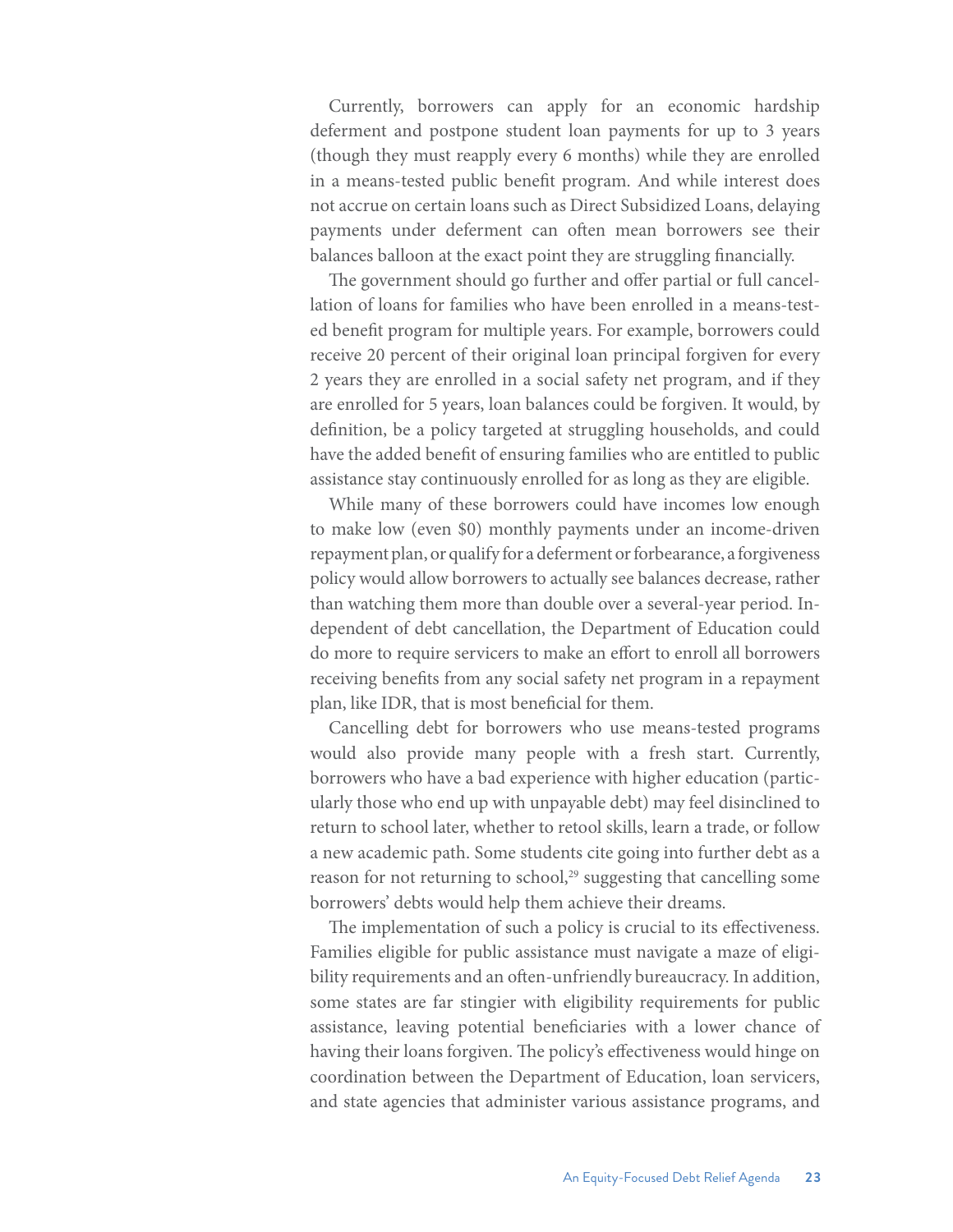there should be protections embedded in any loan cancellation policy to ensure that borrowers in states with restrictive social safety nets or punitive eligibility requirements for programs like TANF, Medicaid, or the Children's Health Insurance Program (CHIP) could still conceivably benefit.

**WHO IT HELPS** This policy would be targeted at low-income borrowers who are eligible for public assistance, regardless of their debt amount, and would provide long-term capacity to build wealth for those who graduate or leave school during economic downturns.

### *Policy 4. Make Student Loans Humane: Reform Bankruptcy Laws and Protect Social Security from Debt Collection*

In many ways, student debt is a particularly sticky form of debt. But it was not always this way. Prior to 1976, struggling borrowers could use the bankruptcy process to relieve their student debts, whether private or federal, just like any other unpayable debt. But Congress made a series of changes to the bankruptcy code in the 1970s and again in 2005, resulting in student debt being treated far less favorably than other forms of debt.<sup>30</sup> At both times, Congress solved for phantom concerns that students would borrow for college and then declare bankruptcy soon thereafter, with years to rebuild their credit. There was no compelling evidence that this was occurring prior to the changes in the 1970s, nor again in 2005 when Congress and the Bush administration made private loans far more difficult to discharge.<sup>31</sup>

Today, individuals seeking to discharge student loans must satisfy an onerous and ill-defined "undue hardship" standard, effectively making it impossible to discharge loans in some cases and, in others, preventing struggling borrowers from even trying to discharge their debt. In fact, a 2012 study found that 99.9 percent of all bankruptcy filers with student loans do not even attempt to discharge them, such is the perceived difficulty in doing so.<sup>32</sup> As student loans have become a much larger part of many families' lives, some bankruptcy judges have begun to intervene and consider cancelling crippling debts. But there is no good reason why student loans are treated differently in bankruptcy, and Congress should work quickly to change the laws.

This is particularly crucial now. After falling during the Great Recession, total household debt has eclipsed its pre-recession peak.<sup>33</sup>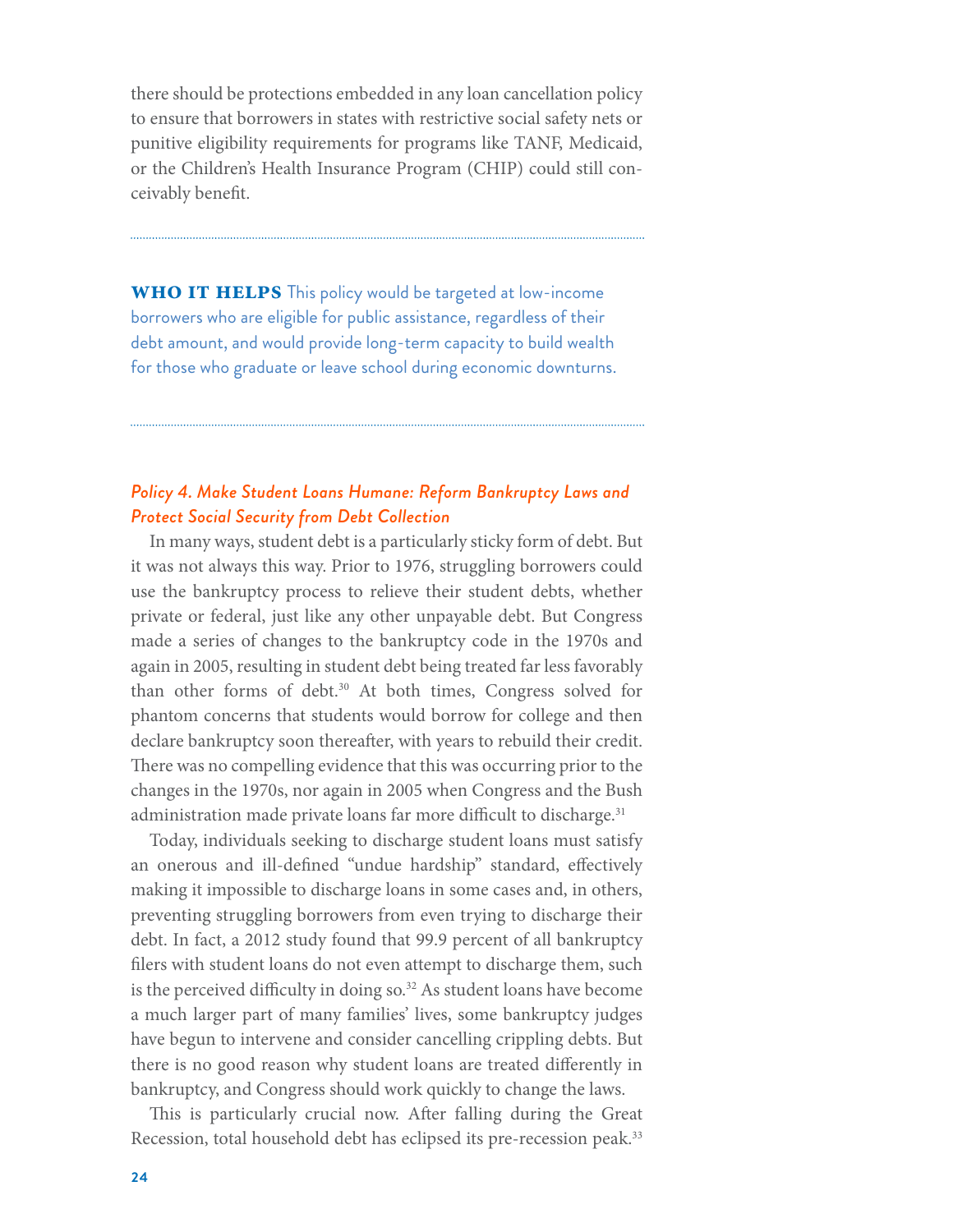But now, student debt is a much larger portion of household debt than it once was, and for many households it is the largest or most meaningful debt that they have. But as mentioned above, delinquency and default remain high, meaning many borrowers are unable to pay off their loans. For some, bankruptcy may be the best route toward financial stability. But our system is currently designed in a way that to discharge debt in this way they would also have to rack up unpayable housing, medical, or credit card debt before feeling as though they could begin the bankruptcy process.

Similarly, borrowers who receive benefits like Social Security should never be thrown into poverty because they cannot pay a student loan they may have taken out decades ago. Indeed, the bedrock of Social Security is that it keeps older Americans in particular out of poverty. But currently, borrowers with a defaulted loan can see up to 15% of their Social Security payment garnished (also known as an "offset"). In 1996, Congress passed the Debt Collection Improvement Act, which ensured that someone's Social Security could not be reduced below \$750 a month (or \$9,000 a year). Unfortunately, that number has not been updated since the late 1990s, while the cost of living and the amount of money needed to stay out of poverty has obviously increased substantially since then. The result is that older Americans are increasingly being thrown into poverty by having their Social Security checks taken away to pay for student loans. The Government Accountability Office found that in 2015, 114,000 borrowers over 50 had Social Security benefits withheld to repay student loan debt, 4 times the number of borrowers that had benefits offset in 2002.<sup>34</sup>

Congress should, at a minimum, update the law to exempt a far higher portion of Social Security payments from collection, perhaps up to 150% of the federal poverty level—around \$18,000 for a family of 1 and \$24,000 for a family of 2. This is not without precedent; currently, debt collectors cannot take veterans benefits, black lung benefits, or SSI benefits in order to pay off a student loan.35 Ending the miserable practice of garnishing many older and disabled Americans' only source of income is a no-brainer.

**WHO IT HELPS** These policies help troubled borrowers regardless of debt balance, as well as older borrowers with debt.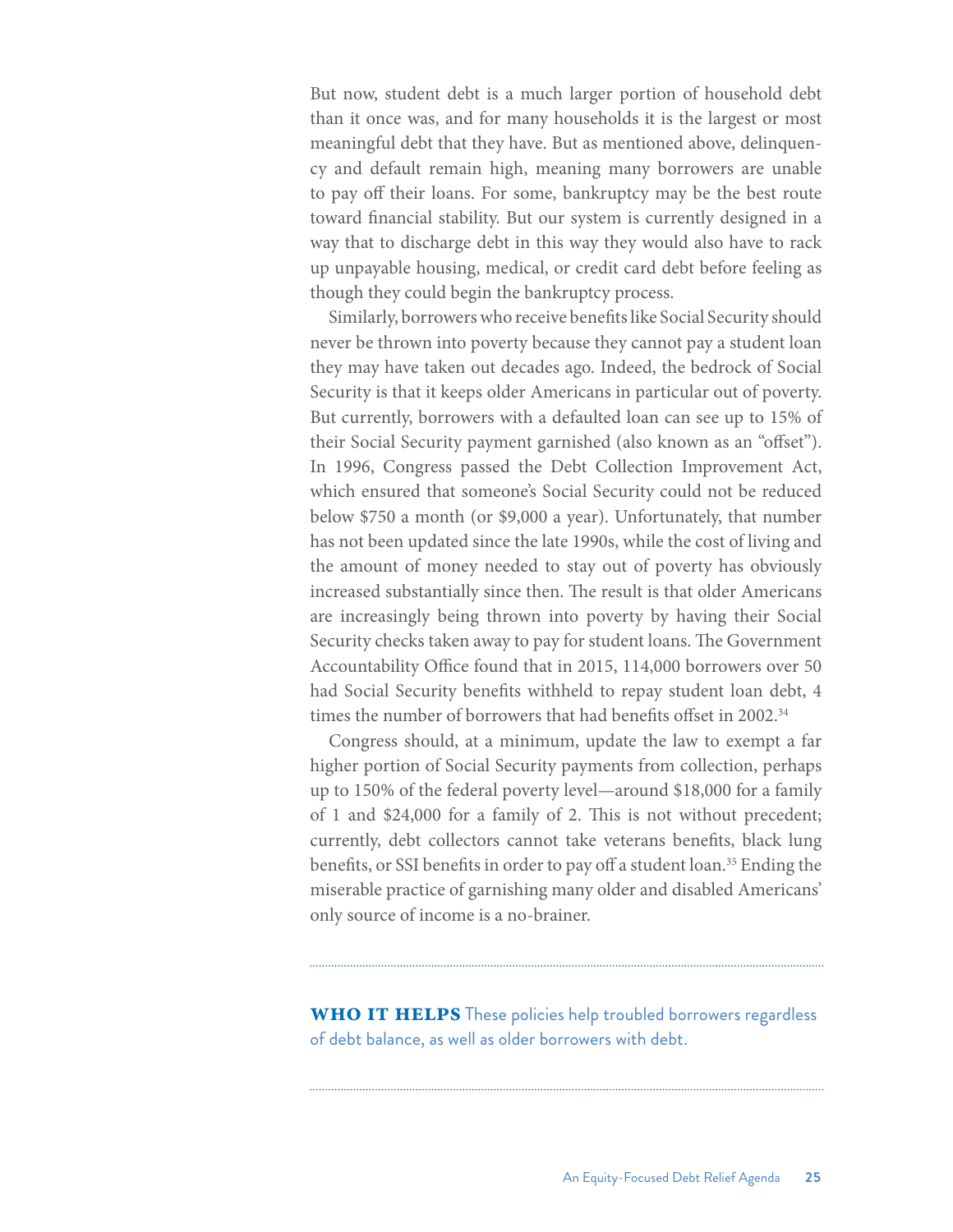#### *Policy 5. Improve Public Service Loan Forgiveness*

In 2007, Congress created the Public Service Loan Forgiveness (PSLF) program, in order to entice college graduates to enter government service, teaching, nursing, non-profit work, and other sectors, and to provide relief for those who enter socially-valuable but modest-paying careers. The program, created with bipartisan support, offers a potential lifeline for those with high debts by guaranteeing that any loans left over after 10 years of monthly payments (or 120 payments in total) and qualifying service are forgiven.

Unfortunately, the implementation of PSLF is off to a rocky start, with the vast majority of applicants being denied in the first year that borrowers were eligible to see relief.<sup>36</sup> Eligibility for PSLF is relatively complex—borrowers must have Direct Federal Loans and be enrolled in an income-driven repayment plan, in addition to making on-time payments and certifying with their employers over a 10-year period. Additionally, the Consumer Financial Protection Bureau has found that loan servicers were failing to tell borrowers about the program, or whether they might qualify, or enrolling borrowers in an incorrect repayment plan even after they had shown interest in PSLF.37

The design of PSLF also increases the risk of borrowers being stuck with little or nothing after expecting relief following a decade of loan payments. Since the benefit of PSLF is all-or-nothing—borrowers must make 120 payments to be eligible—the marginal cost of losing or leaving a job after 8 or 9 years is exceedingly high. Workers who take on slightly lower balances and pay off their loans over a shorter time period also receive no benefit.

These are important factors to consider, as public-sector jobs in particular were decimated in the aftermath of the Great Recession; a repeat of that could leave many public-sector workers who have student debt with no relief even as they work many years in public service. There are racial equity implications to this as well. Nearly 1 in 5 black workers works in a government job, and more work in the non-profit sector. But public sector jobs were slashed during the Great Recession, and odds of losing their government job rose much faster for black workers than for white government workers.<sup>38 39</sup>

Thus, PSLF could be redesigned in a way that provides forgiveness incrementally, perhaps every 2 years of public service work. There is precedent for this. Under the Perkins Loan Program,<sup>40</sup> a campus-based aid program that effectively ended in 2017, borrowers could appeal for forgiveness<sup>v</sup> if they worked as a qualifying teacher, nurse, police officer, firefighter, public defender, or in several other professions. Borrowers in most cases were

Perkins loans, like other campus-based aid, were federal loans distributed through schools. Borrowers apply to their individual school for loan forgiveness based on the criteria laid out under the program.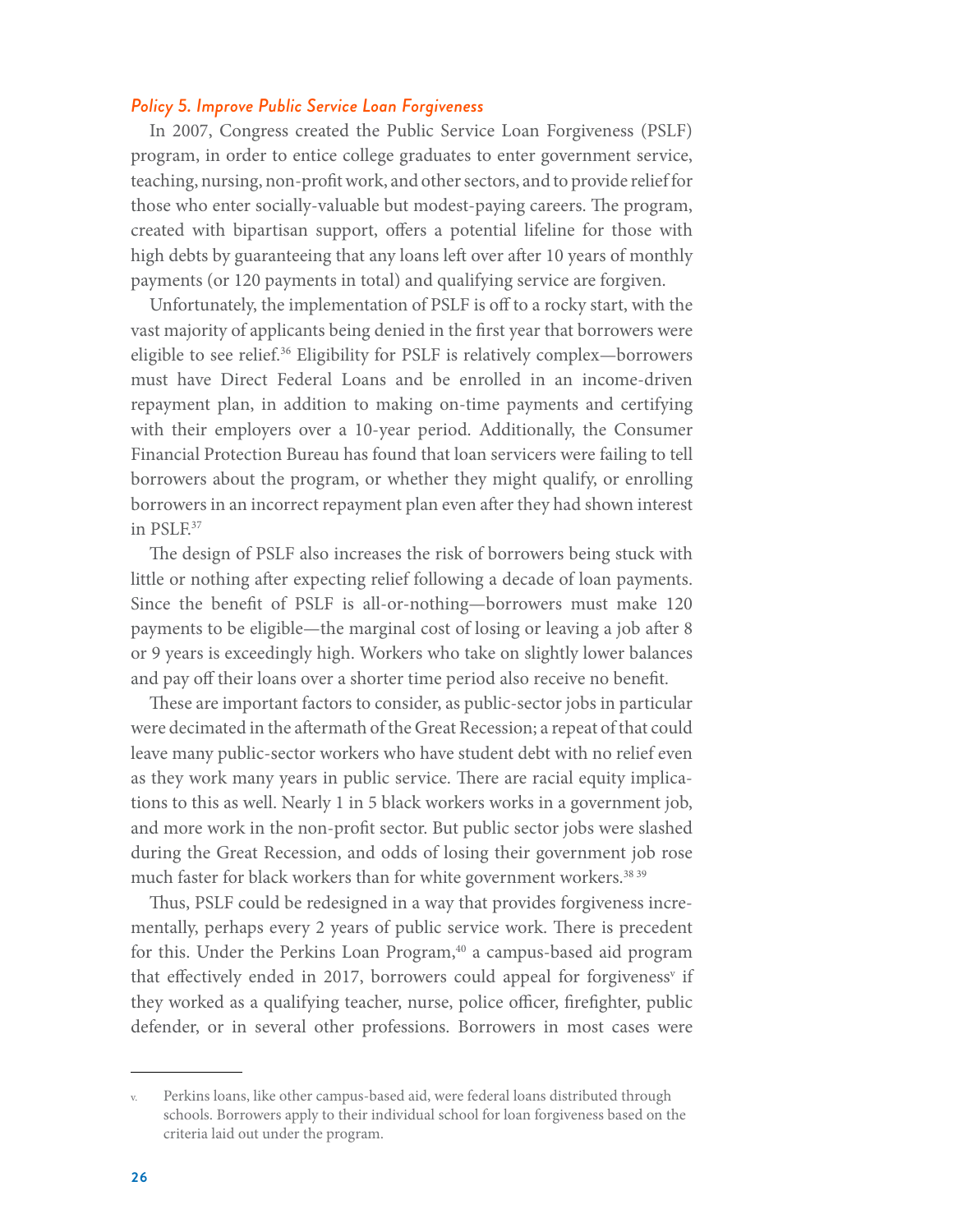entitled to full forgiveness after 5 years of qualifying service, but crucially could receive partial forgiveness: 15 percent of the original principal loan amount for each of the first and second years; 20 percent of the original principal loan amount for each of the third and fourth years; and 30 percent of the original principal loan amount for the fifth year.

PSLF could be redesigned in a similar way. It could even provide greater forgiveness in years 8-10 of public service, to continue the incentive of working a full decade in a socially valuable profession. But for, say, undergraduates who enter teaching or nursing for a handful of years, there should be some partial reward for doing so. This structure would also provide a benefit to mid-career professionals who may not work in public service immediately after college or graduate school.

**WHO IT HELPS** This policy is targeted at public-minded undergraduate borrowers who may pay off their loans in 10 years or fewer, and other borrowers who may want to spend fewer than 10 years in public service professions.

#### *Policy 6. Improve Loan Repayment*

As mentioned, a new debt relief agenda must focus on the debt itself and not just focus on improving the way debt is repaid each month, particularly if we are to reduce the impact of student debt on racial wealth inequality. That said, the current maze of repayment plans, with multiple ways to delay payments through forbearance and deferment, make repaying loans difficult for borrowers and increase the chance of servicer errors.

After the introduction of the first modern income-driven repayment plan in 1994, Congress and 2 administrations have added 4 new income-driven options for borrowers, in 2007, 2010, 2014, and 2015. Mostly this was out of necessity to expand eligibility to new borrowers. For some plans, borrowers needed to prove at least a partial financial hardship,<sup>vi</sup> while others were only eligible if they had taken on specific types of loans in a specific time period.

There are two ways Partial Financial Hardship is calculated. For Pay As You Earn (2010), hardship is determined if annual amount due under a 10-year Standard Repayment Plan exceeds 10 percent of the difference between a borrower's adjusted gross income and 150 percent of the poverty line. For IBR, hardship is determined if the annual amount due under a 10-year Standard Repayment Plan exceeds 15 percent of the difference between adjusted gross income and 150 percent of the poverty line.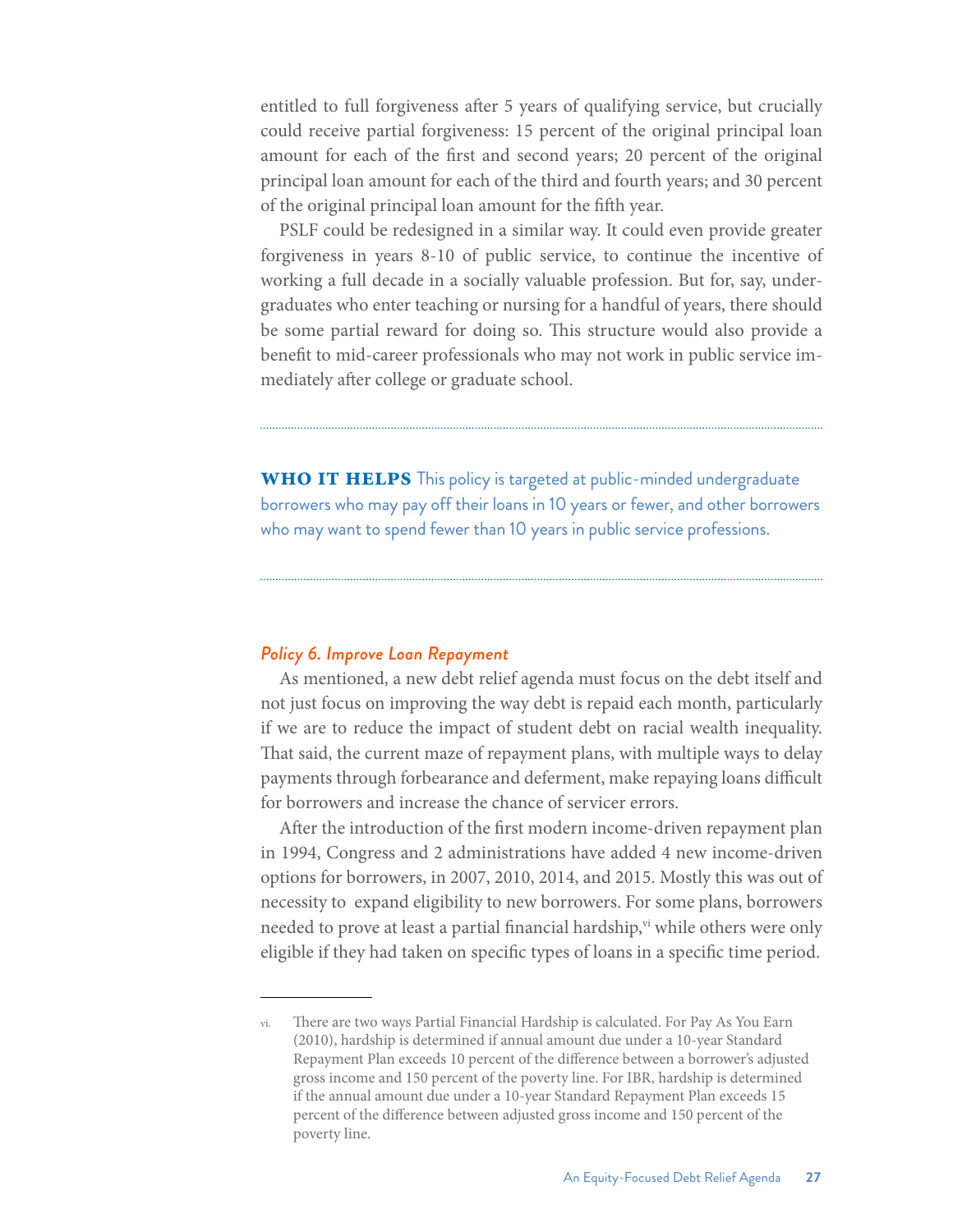The result, though, is that there are now 8 different repayment plans for federal student loans, all with differing eligibility criteria.<sup>41</sup> Some, such as the 10-year standard plan, Graduated Repayment Plan, or Extended Repayment Plan, do not have forgiveness but have differing timeframes or payment schedules. Each income-driven plan has key differences as well. For example, the Income-Based Repayment (IBR) plan created in 2014 allows borrowers to make monthly payments no higher than 10 percent of discretionary income and any remaining balance is forgiven after 20 years, but borrowers do not have to make payments any higher than they would under a 10-year standard plan. For Revised Pay As You Earn (REPAYE), the monthly payment structure is the same, but the forgiveness timeline changes to 25 years for those paying any graduate school loans, and monthly payments are not capped.

This is undoubtedly confusing to borrowers and the general public, not to mention those students whose worries about debt may prevent them from going to college altogether. Republicans<sup>42</sup> and Democrats<sup>43</sup> have both advocated a far simpler loan repayment system that reduces the number of repayment plans to 2: a standard, 10-year payment plan, and one easy-to-understand income-driven plan.

One single income-driven plan should be designed in a such a way that borrowers make certain their basic family needs are met before needing to worry about student loans. One proposal, the Affordable Loans for Any Student Act of 2018, would do that by making sure that income below 250 percent of the federal poverty level is exempt from monthly loan payments, with thresholds being phased out for high-income borrowers. This proposal, or one like it, would make it so a married family with one child would not have to worry about any loan payments until their income was slightly over \$53,000.<sup>44</sup> Working- and middle-class families, in other words, would get a leg up in paying for basic needs, the rising cost of living, and child care, and potentially save for a child's education. For those who would like to pay off debt more quickly, the 10-year plan would still be available, and borrowers could also pay off debt if they receive a windfall, should they choose to do so.

Others have called for a system of automatic income-driven repayment for all borrowers that uses payroll withholding for student loans, which would in theory allow borrowers' payments to rise and fall with each paycheck (or drop to zero if a borrower loses his or her job), rather than needing to re-certify each year. This plan may create more problems than it solves. For one, currently borrowers' payments are calculated based on adjusted gross income, which can come from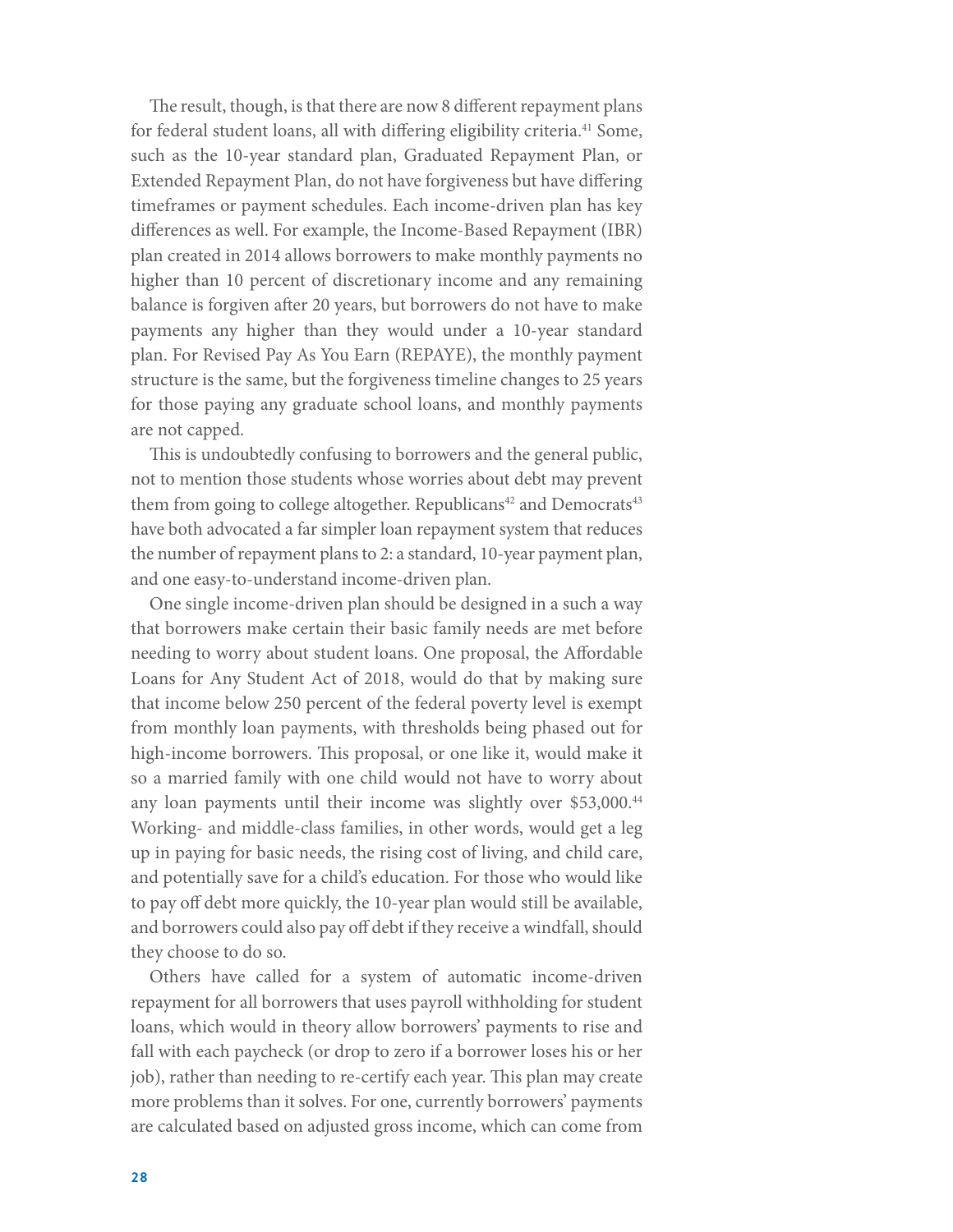wages from a single job, or earnings from multiple jobs, or unearned income. For workers in the "gig economy," calculating monthly loan payments may be more difficult than meets the eye. Second, others have noted that automatic payroll withholding of student loans effectively prioritizes student debt over basic needs, putting it on par with income tax withholding. This plan could lead to a situation in which borrowers with unforeseen financial circumstances have fewer resources than they otherwise would have, and reduces the choice of borrowers to delay a student loan payment if they truly need to do so. Third, there may be privacy concerns with sharing the amount of debt with employers. Given that employers in many states can still deny workers a job based on credit history,<sup>45</sup> providing them with information about how much debt a job applicant holds is a questionable idea at best.

**WHO IT HELPS** This policy helps poor and middle-class borrowers who struggle to navigate complex loan repayment systems.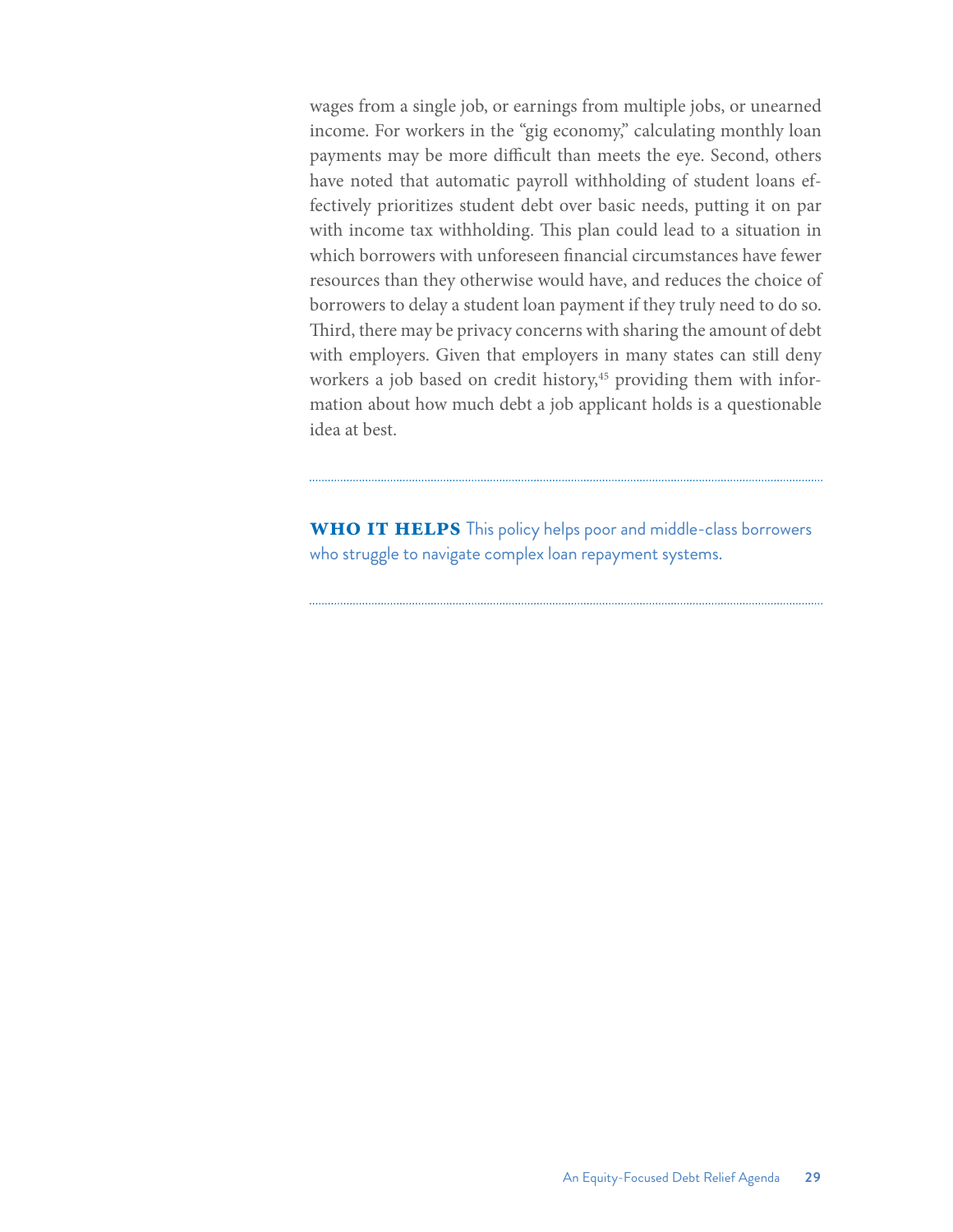# **Conclusion: Voters, regardless of class, race, or education level, agree that we need bold solutions on student debt relief.**

Some of the policies outlined above are conceived to work together. After all, forgiving some debt for all borrowers does not preclude Congress from changing bankruptcy laws, protecting Social Security, or making loan repayment simpler for those who still have debt. In addition, policies like loan forgiveness for those enrolled in social safety net programs could help those with a lot of debt, who may not see it all wiped away from a policy that forgives \$10,000 for each borrower. Whatever the policy design, though, it is clear that voters are concerned that student debt is holding people back from realizing their full potential.

In early 2018, Dēmos and Lake Research Partners released the results of a series of polling and focus groups around college affordability and debt. When asked about debt from attending public college, voters cite the ability to save money and the ability to complete an education more often than other concerns, as **Figure 12** shows. This encapsulates the problem of our debt-for-diploma system: People understand that debt can scare someone away from going to or finishing college, and can prevent them from moving on with their life after school.

Indeed, most voters actually favor a far more aggressive set of debt relief policies than we currently have on the books. When asked how we should treat existing debt if college were to be made debt-free, voters of all backgrounds overwhelmingly supported a policy of ending all student debt within 5 or 10 years, with a 5-year timeline being the preferred cancellation timeline. Debt cancellation, paired with debt-free college, was particularly popular among young voters and those making under \$50,000 per year. It is wildly popular even for non-college educated voters; 83 percent of white non-college respondents—the population often mistakenly used as a stand-in for the entire American working class—supported debt cancellation, for example. (See **Figure 13**.)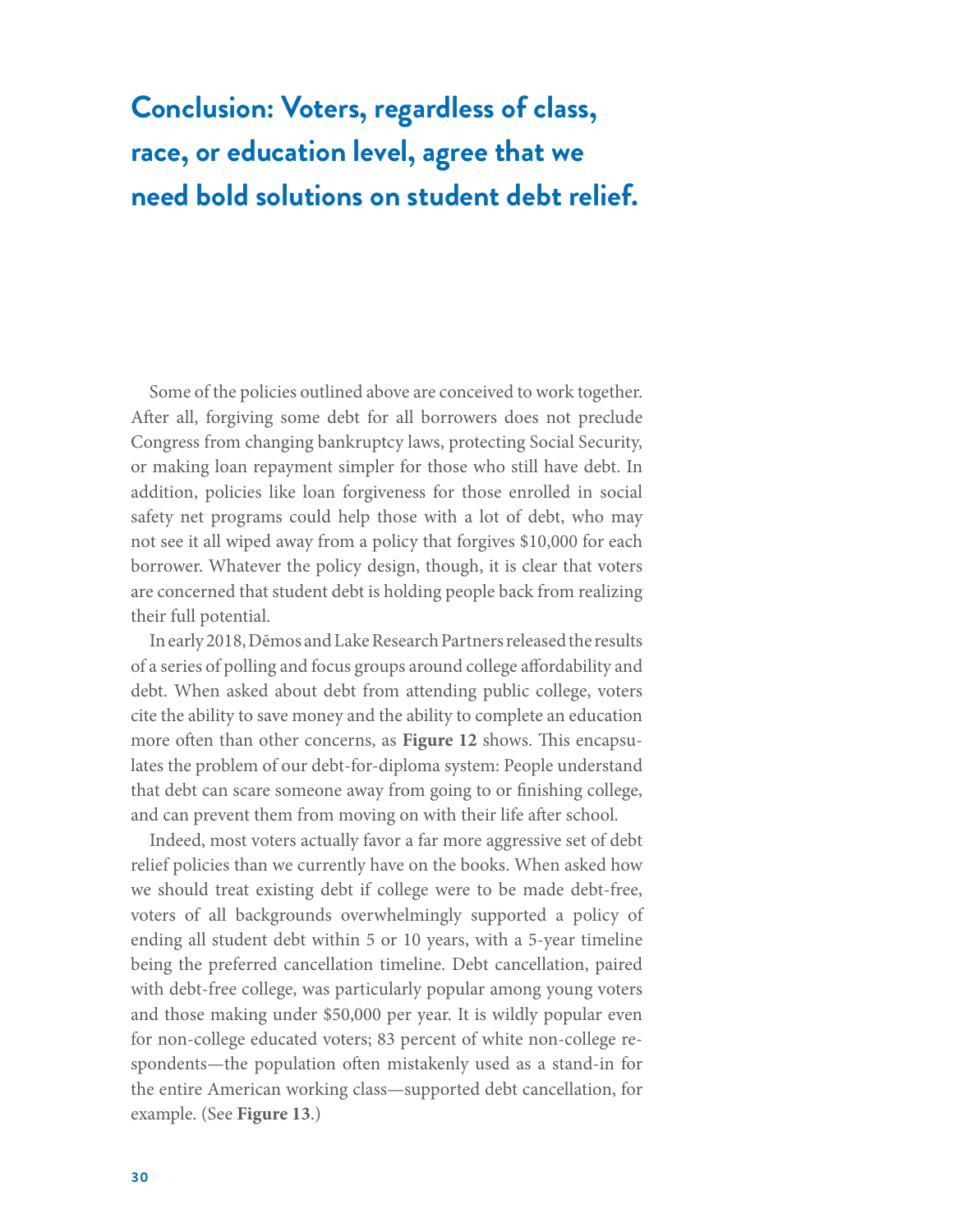### **F I G U R E 12.**

Which of the following impacts concerns you the most when you think about someone with debt from public 2- and 4- year colleges? *(Adults citing the largest or 2nd largest)*



Dēmos and Lake Research Partners, 2018

### **F I G U R E 13.**

If College is Made Debt-Free, Should Student Debt of Past Students be Ended?

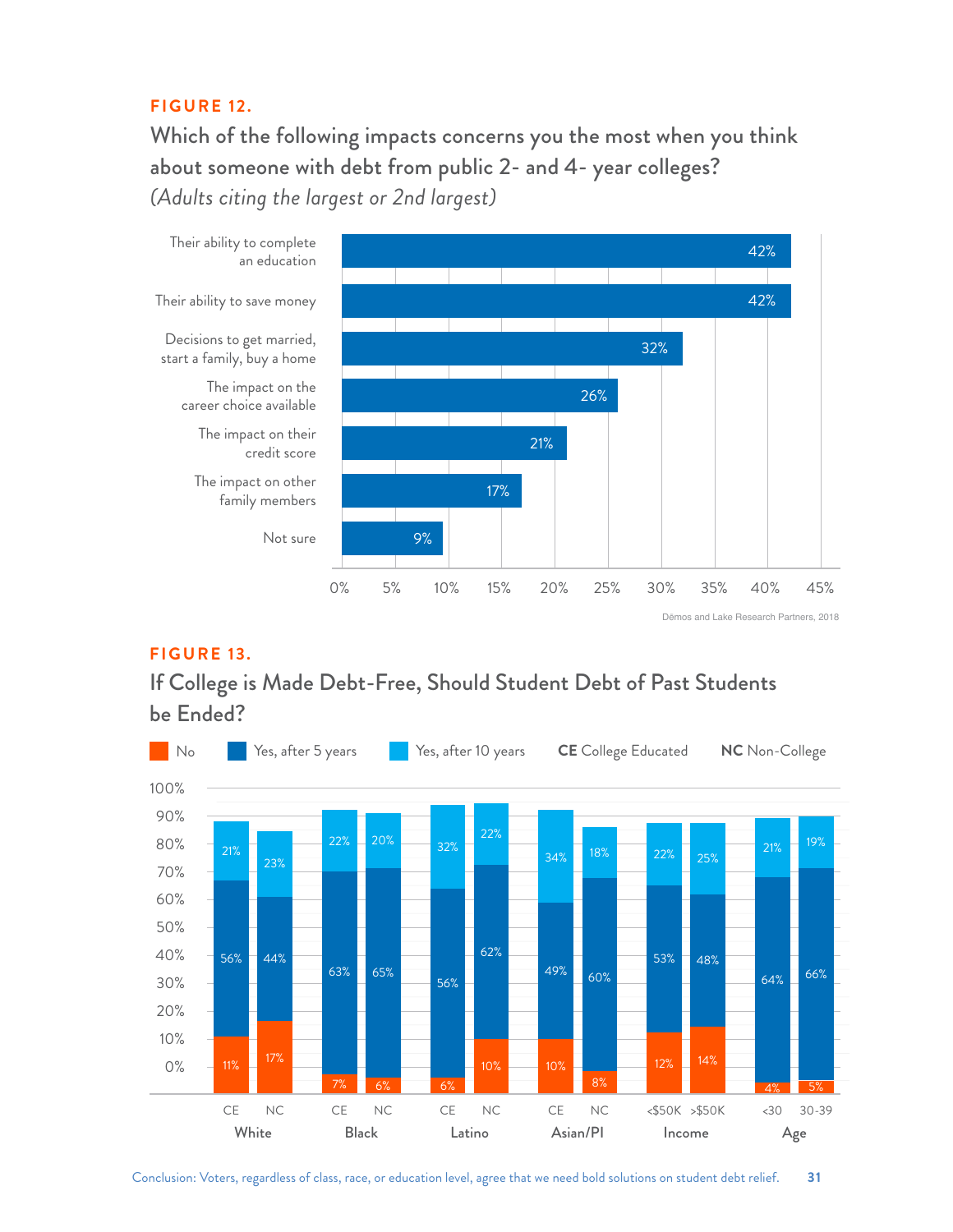This tells us that as we push for a bold college affordability agenda that corrects the mistakes of the past, we mustn't forget that those mistakes have manifested themselves among millions of student loan borrowers. Student debt has exploded due to disinvestment, insufficient grant aid, and minimal accountability for predatory college programs. It has been excused while wages have stagnated for college graduates and declined steeply for those with no college. Families now find themselves in an untenable situation in which a college education is more important than ever, but attending college requires greater risk and individual burden than at any time in our recent history. By and large, Americans have done what they could to follow their dreams or chart new career paths. Those who have taken on burdensome loans to do so should be given a chance to move on with their lives, to start families and businesses, and to contribute to the economy without being shackled by debt that our system never intended them to take on.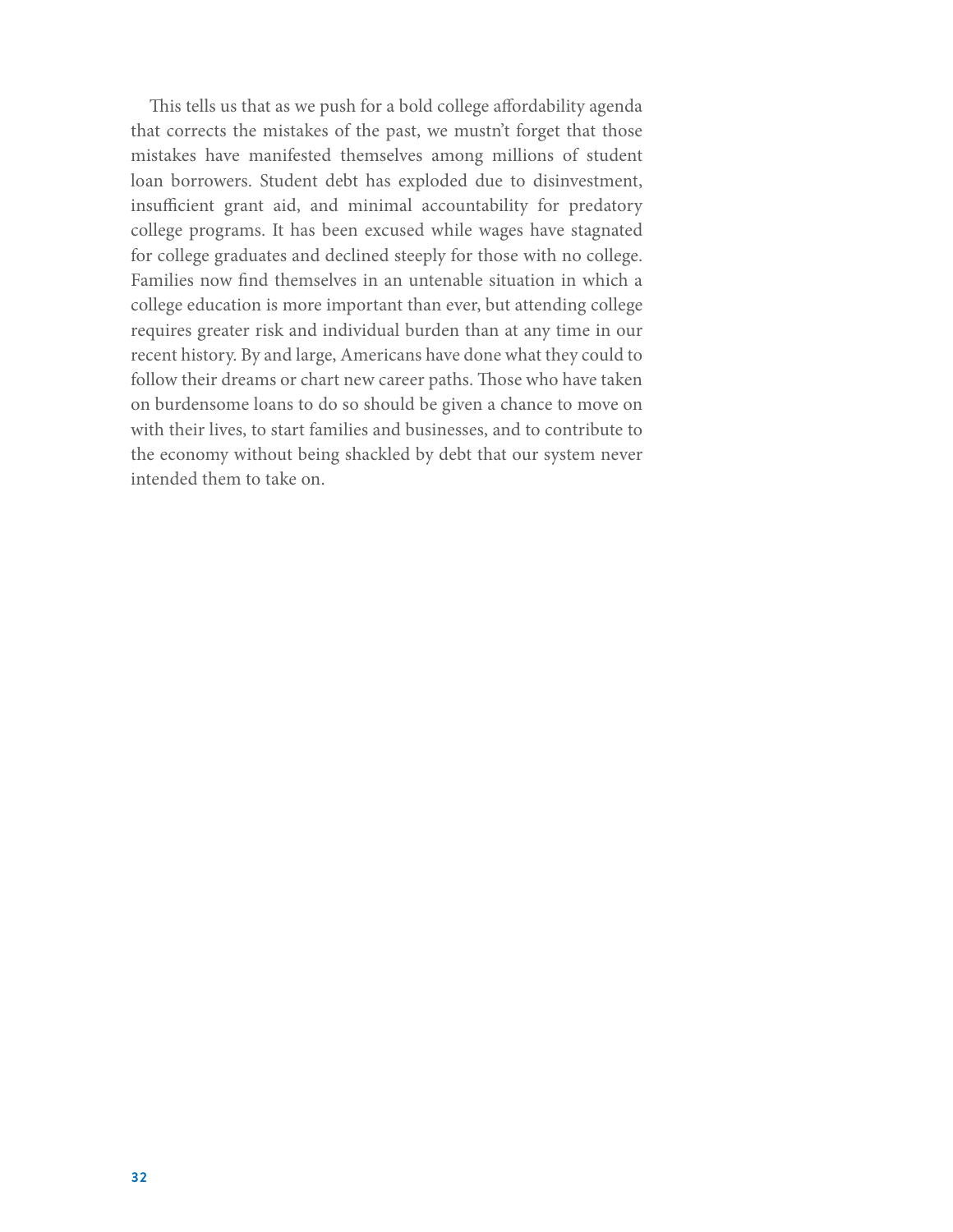# **Endnotes**

- 1. Office of Federal Student Aid, "Federal Student Loan Portfolio," [https://studentaid.ed.gov/sa/about/data](https://studentaid.ed.gov/sa/about/data-center/student/portfolio)[center/student/portfolio.](https://studentaid.ed.gov/sa/about/data-center/student/portfolio)
- 2. Judith Scott-Clayton, *The Looming Student Loan Default Crisis is Worse than we Thought*, Brookings Institution, January 2018. [https://www.brookings.edu/research/the-looming-student-loan-default-crisis-is](https://www.brookings.edu/research/the-looming-student-loan-default-crisis-is-worse-than-we-thought/)[worse-than-we-thought/.](https://www.brookings.edu/research/the-looming-student-loan-default-crisis-is-worse-than-we-thought/)
- 3. Ben Miller, *New Federal Data Show a Student Loan Crisis for African American Borrowers,* Center for American Progress, October 16, 2017. https://www.americanprogress.org/issues/education-postsecondary/ news/2017/10/16/440711/new-federal-data-show-student-loan-crisis-african-american-borrowers/.
- 4. Andrew Wagner, "The Debate Over Suspending Licenses for Student Loan Defaulters," National Conference of State Legislatures, October 2018, [http://www.ncsl.org/research/labor-and-employment/](http://www.ncsl.org/research/labor-and-employment/license-suspension-for-student-loan-defaulters.aspx) [license-suspension-for-student-loan-defaulters.aspx](http://www.ncsl.org/research/labor-and-employment/license-suspension-for-student-loan-defaulters.aspx).
- 5. Alvaro Mezza, Daniel Ringo, and Kamila Sommer, "Can Student Loan Debt Explain Low Homeownership Rates for Young Adults?", Federal Reserve Board of Governors, January 2019, [https://www.federalreserve.](https://www.federalreserve.gov/publications/files/consumer-community-context-201901.pdf?mod=article_inline) [gov/publications/files/consumer-community-context-201901.pdf?mod=article\\_inline](https://www.federalreserve.gov/publications/files/consumer-community-context-201901.pdf?mod=article_inline).
- 6. Mark Huelsman, *The Debt Divide: The Racial and Class Bias behind the New Normal of Student Borrowing*, Dēmos, May 2015. https://www.demos.org/research/debt-divide-racial-and-class-bias-behind-newnormal-student-borrowing.
- 7. Jeff Cox, "Student Debt Should Be Discharged in Bankruptcy, Fed Chief Says," CNBC, March 1, 2018, https://www.cnbc.com/2018/03/01/student-loan-problems-could-hold-back-economic-growth-fed-chiefsays.html.
- 8. Adam Harris, "White College Graduates Are Doing Great With Their Parents' Money," *The Atlantic*, July 20, 2018, https://www.theatlantic.com/education/archive/2018/07/black-white-wealth-gapinheritance/565640/.
- 9. Lincoln Quillian, Devah Pager, Ole Hexel, and Arnfinn H. Midtbøen, "Meta-Analysis of Field Experiments Shows No Change in Racial Discrimination in Hiring over Time," *Proceedings of the National Academy of Sciences* 114, no. 41 (2017): 10870-0875. doi:10.1073/pnas.1706255114.
- 10. Tomaz Cajner, Tyler Radler, David Ratner, and Ivan Vidangos, "Racial Gaps in Labor Market Outcomes in the Last Four Decades and Over the Business Cycle," *Finance and Economics Discussion Series* 2017, no. 071 (2017). doi:10.17016/feds.2017.071.
- 11. Abigail Bessler, "A Black College Student has the Same Chances of Getting a Job as a White High School Dropout," ThinkProgress, June 2014, https://thinkprogress.org/a-black-college-student-has-thesame-chances-of-getting-a-job-as-a-white-high-school-dropout-b7639607fdf1/.
- 12. "Annual Report of the CFPB Student Loan Ombudsman," Consumer Financial Protection Bureau, October 2017. [https://files.consumerfinance.gov/f/documents/cfpb\\_annual-report\\_student-loan](https://files.consumerfinance.gov/f/documents/cfpb_annual-report_student-loan-ombudsman_2017.pdf)[ombudsman\\_2017.pdf](https://files.consumerfinance.gov/f/documents/cfpb_annual-report_student-loan-ombudsman_2017.pdf).
- 13. Federal Student Aid Repayment Estimator, [https://studentloans.gov/myDirectLoan/repaymentEstimator.](https://studentloans.gov/myDirectLoan/repaymentEstimator.action) [action](https://studentloans.gov/myDirectLoan/repaymentEstimator.action).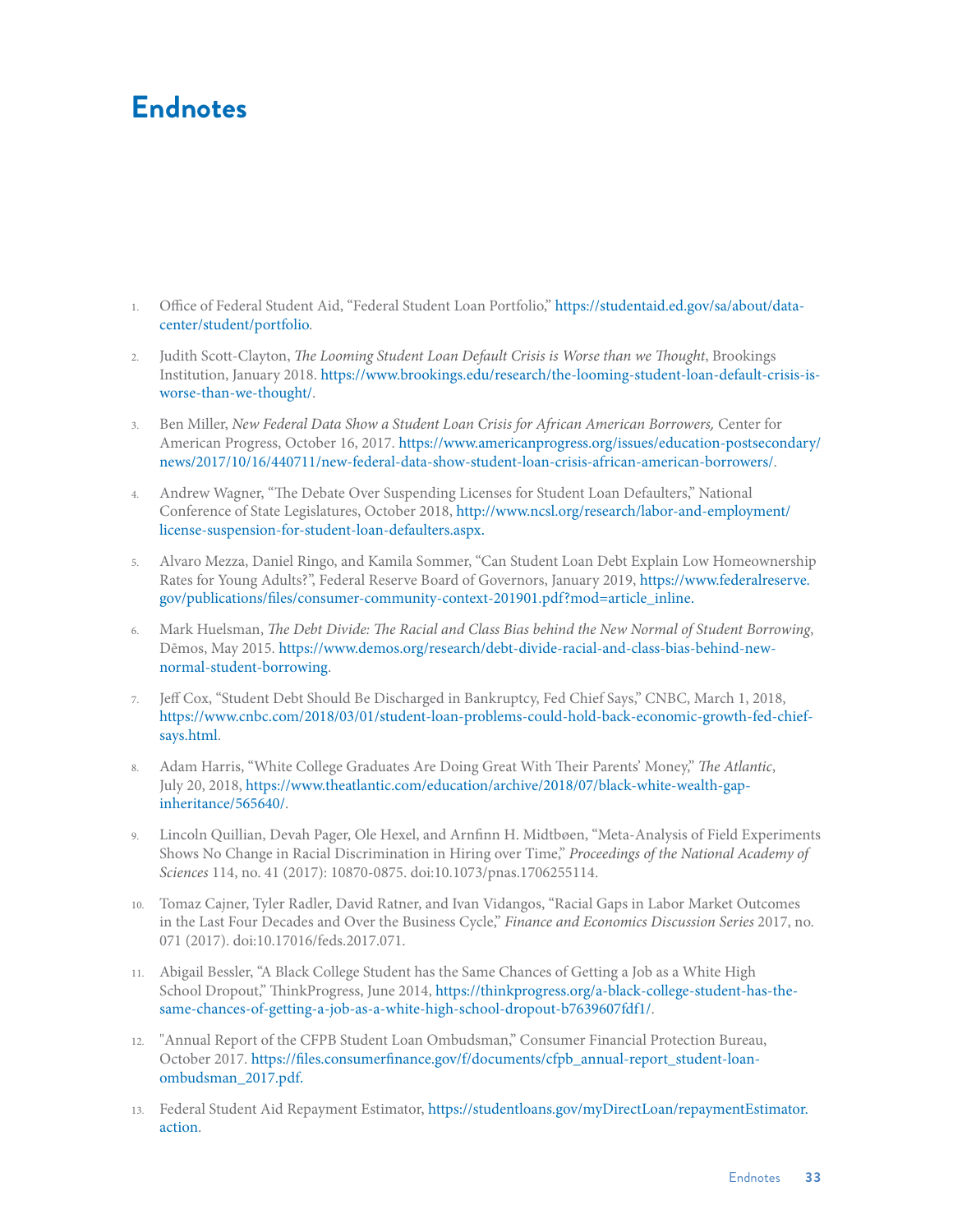- 14. Scott Fullwiler, Stephanie Kelton, Catherine Ruetschlin, and Marshall Steinbaum, *The Macroeconomic Effects of Student Debt Cancellation*, Levy Institute, February 2019. [http://www.levyinstitute.org/](http://www.levyinstitute.org/publications/the-macroeconomic-effects-of-student-debt-cancellation) [publications/the-macroeconomic-effects-of-student-debt-cancellation](http://www.levyinstitute.org/publications/the-macroeconomic-effects-of-student-debt-cancellation).
- 15. Marco Di Maggio, Ankit Kalda, and Vincent Yao, "Second Chance: Life Without Student Debt" National Bureau of Economic Research, Working Paper 25810, [http://papers.nber.org/tmp/31651-w25810.pdf.](http://papers.nber.org/tmp/31651-w25810.pdf)
- 16. Alicia Sasser Modestino, Daniel Shoag, and Joshua Balance, "Upskilling: Do Employers Demand Greater Skill When Workers Are Plentiful?", Federal Reserve Bank of Boston, Working Paper No. 14-17.
- 17. Julie Margetta Morgan and Marshall Steinbaum, *The Student Debt Crisis, Labor Market Credentialization, and Racial Inequality: How the Current Student Debt Debate Gets the Economics Wrong*, Roosevelt Institute, October 2018. [http://rooseveltinstitute.org/student-debt-crisis-labor-market-credentialization-racial](http://rooseveltinstitute.org/student-debt-crisis-labor-market-credentialization-racial-inequality/)[inequality/](http://rooseveltinstitute.org/student-debt-crisis-labor-market-credentialization-racial-inequality/).
- 18. Ibid.
- 19. Federal Reserve Bank of New York, "Press Briefing on Household Debt, with Focus on Student Debt," April 3, 2017, https://www.newyorkfed.org/medialibrary/media/press/pressbriefing-household-student-debtapril32017.pdf.
- 20. Lorelle L. Espinosa, Jonathan M. Turk, Morgan Taylor, Hollie M. Chessman, *Race and Ethnicity in Higher Education: A Status Report*, American Council on Education, 2019. <https://www.equityinhighered.org/>.
- 21. Judith Scott-Clayton and Jing Li, *Black-White Disparity in Student Loan Debt More Than Triples After Graduation*, The Brookings Institution, October 2016. [https://www.brookings.edu/research/black-white](https://www.brookings.edu/research/black-white-disparity-in-student-loan-debt-more-than-triples-after-graduation/)[disparity-in-student-loan-debt-more-than-triples-after-graduation/](https://www.brookings.edu/research/black-white-disparity-in-student-loan-debt-more-than-triples-after-graduation/).
- 22. Ben Miller, "The Student Debt Problem Is Worse Than We Imagined," *The New York Times,* August 25, 2018, [https://www.nytimes.com/interactive/2018/08/25/opinion/sunday/student-debt-loan-default-college.](https://www.nytimes.com/interactive/2018/08/25/opinion/sunday/student-debt-loan-default-college.html) [html](https://www.nytimes.com/interactive/2018/08/25/opinion/sunday/student-debt-loan-default-college.html); Judith Scott-Clayton, *The Looming Student Loan Default Crisis is Worse Than we Thought*, The Brookings Institution, January 2018. [https://www.brookings.edu/research/the-looming-student-loan](https://www.brookings.edu/research/the-looming-student-loan-default-crisis-is-worse-than-we-thought/)[default-crisis-is-worse-than-we-thought/](https://www.brookings.edu/research/the-looming-student-loan-default-crisis-is-worse-than-we-thought/).
- 23. Mark Huelsman, Tamara Draut, Tatjana Meschede, Lars Dietrich, Thomas Shapiro, and Laura Sullivan, *Less Debt, More Equity: Lowering Student Debt While Closing the Black-White Wealth Gap,* Dēmos and the Institute on Assets and Social Policy, November 2015. [https://www.demos.org/research/less-debt-more](https://www.demos.org/research/less-debt-more-equity-lowering-student-debt-while-closing-black-white-wealth-gap)[equity-lowering-student-debt-while-closing-black-white-wealth-gap](https://www.demos.org/research/less-debt-more-equity-lowering-student-debt-while-closing-black-white-wealth-gap).
- 24. Mark Huelsman. "It's Time to Take Student Debt Cancellation and Debt Free College Seriously," Dēmos, April 22, 2019, [https://www.demos.org/blog/its-time-take-student-debt-cancellation-and-debt-free](https://www.demos.org/blog/its-time-take-student-debt-cancellation-and-debt-free-college-seriously)[college-seriously.](https://www.demos.org/blog/its-time-take-student-debt-cancellation-and-debt-free-college-seriously)
- 25. Tom Shapiro, Raphaël Charron-Chénier, Louise Seamster, and Laura Sullivan, Expert Letter to Senator Elizabeth Warren on Student Debt Cancellation, available at: [https://elizabethwarren.com/wp-content/](https://elizabethwarren.com/wp-content/uploads/2019/04/Experts-Letter-to-Senator-Warren-.pdf) [uploads/2019/04/Experts-Letter-to-Senator-Warren-.pdf](https://elizabethwarren.com/wp-content/uploads/2019/04/Experts-Letter-to-Senator-Warren-.pdf).
- 26. See Emmanuel Saez and Gabriel Zucman's letter to Senator Elizabeth Warren regarding a proposal for a progressive annual wealth tax, [http://gabriel-zucman.eu/files/saez-zucman-wealthtax-warren.pdf.](http://gabriel-zucman.eu/files/saez-zucman-wealthtax-warren.pdf)
- 27. Bureau of Labor Statistics, "Program Participation and Spending Patterns of Families Receiving Government Means-Tested Assistance," U.S. Department of Labor, January 2018, [https://www.bls.gov/](https://www.bls.gov/opub/mlr/2018/article/program-participation-and-spending-patterns-of-families-receiving-means-tested-assistance.htm) [opub/mlr/2018/article/program-participation-and-spending-patterns-of-families-receiving-means-tested](https://www.bls.gov/opub/mlr/2018/article/program-participation-and-spending-patterns-of-families-receiving-means-tested-assistance.htm)[assistance.htm.](https://www.bls.gov/opub/mlr/2018/article/program-participation-and-spending-patterns-of-families-receiving-means-tested-assistance.htm)
- 28. Ibid.
- 29. Meredith Kolodner and Sarah Butrymowicz, "How Students with School Debt but no Degree Get Stuck in 'Purgatory'," PBS NewsHour, August 24, 2017, [https://www.pbs.org/newshour/education/students-school](https://www.pbs.org/newshour/education/students-school-debt-no-degree-get-stuck-pugatory)[debt-no-degree-get-stuck-pugatory](https://www.pbs.org/newshour/education/students-school-debt-no-degree-get-stuck-pugatory).